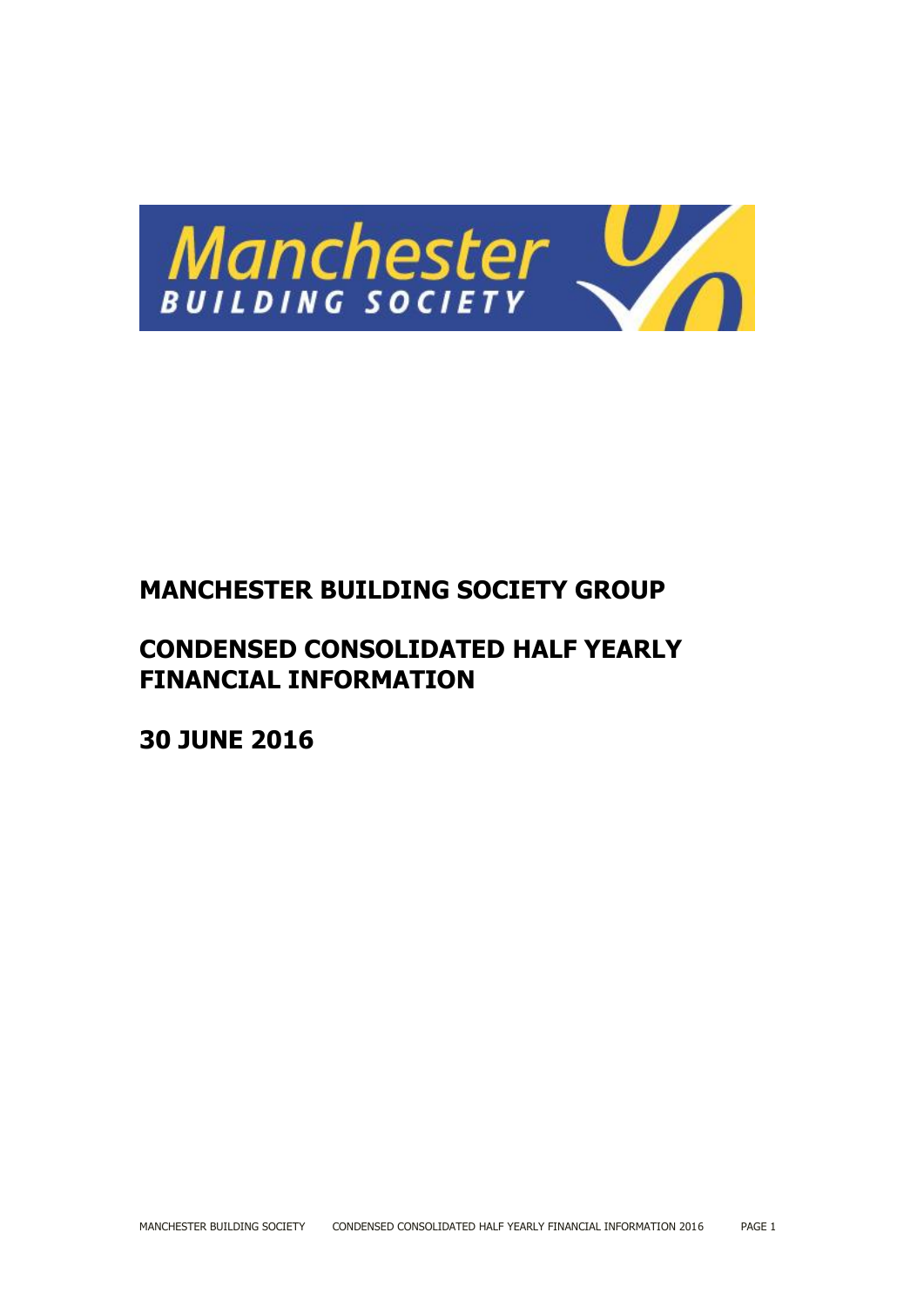# **CONTENTS**

- **DIRECTORS' REPORT**
- **STATEMENT OF DIRECTORS' RESPONSIBILITIES**
- **CONDENSED CONSOLIDATED STATEMENTS OF COMPREHENSIVE INCOME**
- **CONDENSED CONSOLIDATED STATEMENTS OF CHANGES IN EQUITY**
- **CONDENSED CONSOLIDATED STATEMENTS OF FINANCIAL POSITION**
- **CONDENSED CONSOLIDATED STATEMENTS OF CASH FLOWS**
- **NOTES TO THE CONDENSED CONSOLIDATED FINANCIAL STATEMENTS**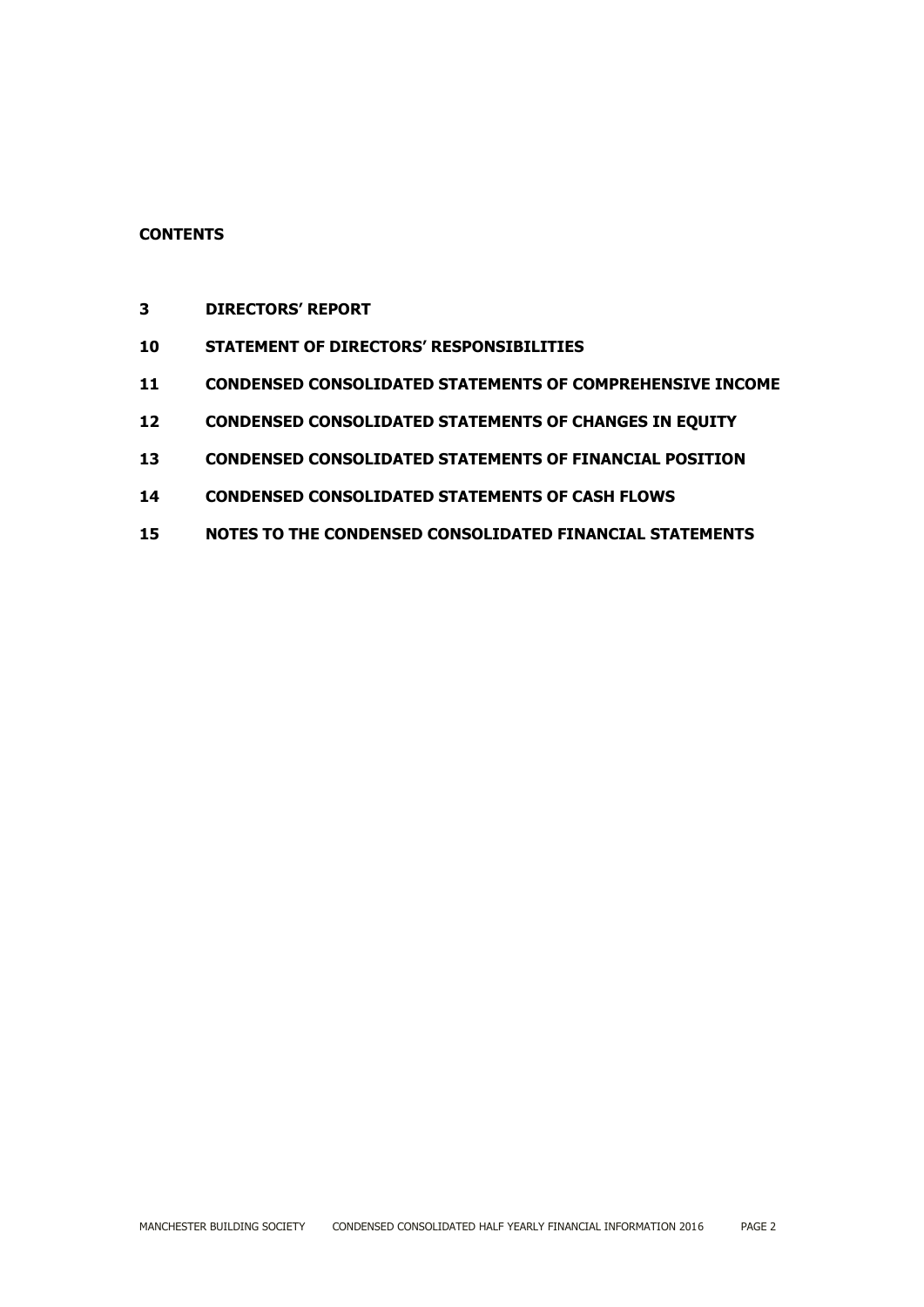#### **DIRECTORS' REPORT**

#### **Introduction**

The Directors are pleased to present the Condensed Consolidated Half Yearly Financial Information of the Group for the six months ended 30 June 2016.

The Group consists of the Society and its two wholly owned subsidiaries: MBS (Mortgages) Limited and MBS (Property) Limited; further, under the terms of IFRS 10 Consolidated Financial Statements the Group includes the consolidated position of NMB Mortgage Acquisition Company Limited (in administration) ("NMB MAC"), where the Group exerts control notwithstanding that it holds no shares in that entity.

#### **Strategic summary**

The Group's strategy since 2013 has been to reduce its risks and conserve its regulatory capital. This strategy was necessary because of events that led to a material write-down of the Society's reserves following a change in the accounting treatment of certain financial assets.

As explained in the 2015 Annual Report and Accounts the Society has insufficient Common Equity Tier 1 ("CET1"), a measure of the quality of capital held necessary to return to lending. As a result the Board has continued to explore options, in discussion with the Prudential Regulation Authority ("PRA"), to secure the future of the Society in the best interests of members.

During the first half of 2016 considerable effort has been made to progress viable alternatives with the Board taking external professional advice as necessary. In addition, the Board has continued to pursue the Society's legal claim against the previous external auditors, Grant Thornton UK LLP. Accordingly the administrative expenses have risen.

The Society experienced further impairment of the Spanish Lifetime book, mainly associated with adverse movements in foreign exchange rates and slower than forecast Spanish house price inflation, and additional costs for the customer redress programme on the second charge loan portfolios.

Net interest income has declined as a consequence of the ongoing run-off of the mortgage portfolio, and this together with the higher administrative costs and further impairment charges have led to a loss of £1.4m for the 6 months ended 30 June 2016.

As at 30 June 2016 the Society met its Individual Capital Guidance ("ICG") but as a result of the loss in the period has a CET1 regulatory capital shortfall against its Combined Buffer requirement. The Society will therefore not be paying the October coupon on the Permanent Interest Bearing Shares ("PIBS") as, in order to conserve capital, such a distribution is prohibited under the Capital Requirements Directive ("CRD IV") article 141. In addition the Society is required by CRD IV article 142 to submit a Capital Conservation Plan to the PRA setting out proposed measures to improve the regulatory capital position.

The Board expects to discuss and consult with the PRA on the Capital Conservation Plan. At present the outcome and timing of this regulatory process is uncertain.

The Group's results for the period are explained in detail in the sections that follow, along with the principal risks and uncertainties that the Group faces.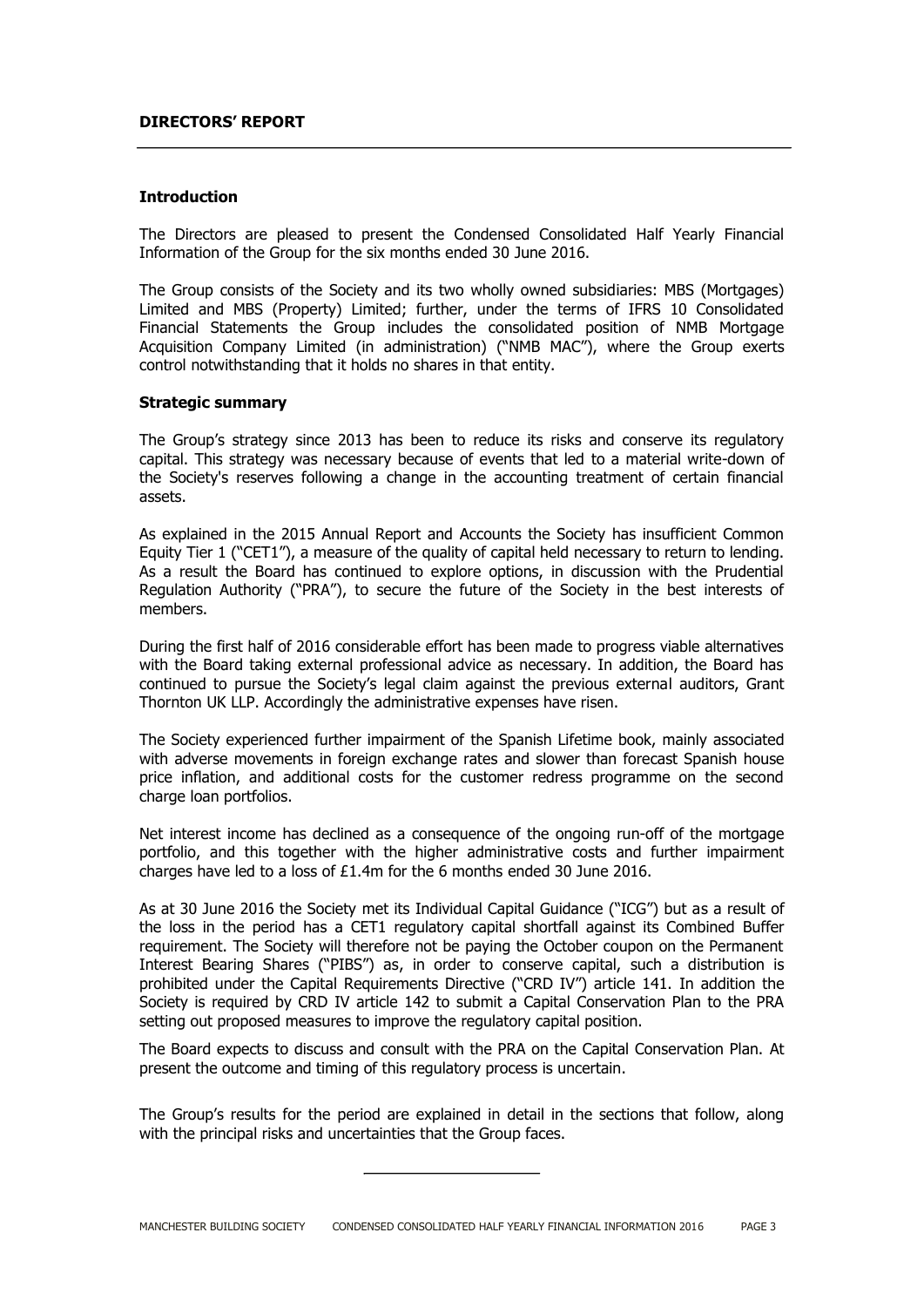#### **Business review**

The Group recorded a loss after taxation for the six months ended 30 June 2016 of £1,400k, compared to a profit for the 6 months ended 30 June 2015 of £2,083k, however, the results for the first half of 2015 included a profit of £745k made on the disposal of the Group's minority share in New Home Finance Limited in April 2015.

Mortgage assets have reduced by 12% since 30 June 2015 and by 5% since the end of 2015 as the Group continued in the period to make no new advances in order to conserve its capital.

The Group's net interest income reduced by 14% compared to the comparative period in 2015 as the balance sheet has continued to reduce in size. Whilst the level of interest earned on the reducing mortgage book was lower than that of the comparative period in 2015, this was compensated for by both the lower level of interest paid on retail savings products and also the proportionately lower levels of retail funding held in the period as liquidity was managed down. Retail balances at the end of June 2016 were £300m, some £25m lower than the position reported at the end of December 2015.

Interest receivable and similar income and thus net interest income in the period is stated after a charge of £223k (6 months ended 30 June 2015: £nil) in respect of the provision for customer redress, whilst for the 12 months ended 31 December 2015 these figures were reduced by a charge of £995k in respect of customer redress.

Other operating income at £381k was £70k higher than in the comparative period in 2015. Mortgage redemption fee income and arrears interest was £93k lower than in the comparative period, in line with the run-off and increased maturity of the mortgage book, however, this was outweighed by exchange gains in the period of £285k compared to £114k in the first half of 2015.

The Group's administrative expenditure was £981k (29%) higher than that of the comparative period in 2015. This is largely due to professional costs incurred in exploring options with a view to securing the future of the Society given its CET1 regulatory capital position and the ongoing run-off of the balance sheet. In addition, the Society has continued to incur costs in pursuing its claim against Grant Thornton UK LLP, the Society's previous external auditors, and has provided a further £193k in respect of other costs associated with the customer redress exercise as explained on page 5.

Impairment losses of £1,430k were recorded in the period in respect of the Group's mortgage and loan books, compared to losses of £126k in the first half of 2015. The increased loss was principally due to there being a charge incurred of  $E743k$  in respect of the Spanish lifetime portfolio in the period, compared to a £574k reduction in this provision in the first half of 2015. The charge in respect of this portfolio included an exchange loss of £447k in the period as the value of Sterling fell against the Euro, whilst the impairment credit for the first half of 2015 included the benefit of a £439k exchange gain as Sterling strengthened in that period.

Excluding the impact of exchange rate movements on the Spanish provision there was a charge in the period of £296k in the first half of 2016 in respect of the portfolio since actual Spanish house price inflation was below the external independent forecast applied at year end, whilst there was a credit of £135k in the first half of 2015 as the result of improvement in actual house prices in Spain which continued throughout 2015.

The 2015 charge was made up of impairment losses of £748k in respect of loan and mortgage assets, which is stated net of an exchange gain of £281k in respect of the Spanish lifetime portfolio, and an impairment charge of £2,471k in respect of the carrying value of the Group's head office building as explained on pages 43 and 44 of the 2015 Annual Report and Accounts.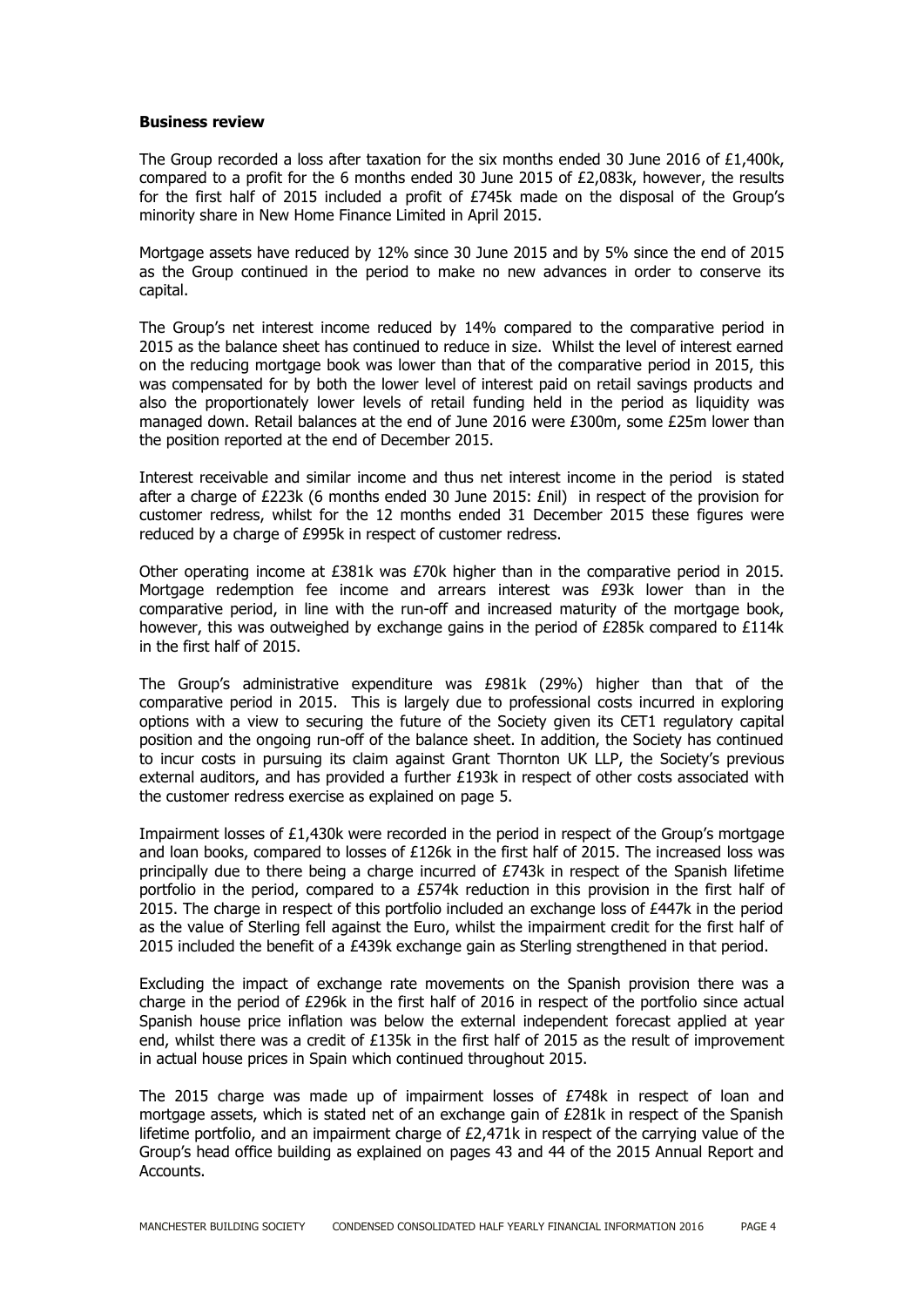The results for the half year include the full year's charge for the Financial Services Compensation Scheme Levy.

The Group continues in its efforts to minimise mortgage arrears and to help borrowers in difficulties to resolve their situations, taking a consultative approach with borrowers who experience payment difficulties and applying forbearance as appropriate. At 30 June 2016 there were 13 mortgage accounts where payments were 12 or more months in arrears (31 December 2015: 15). Outstanding balances on these accounts were £6.3m (31 December 2015: £5.5m), with total arrears of £0.9m (31 December 2015: £0.8m), representing 1.9% of total gross mortgage balances (31 December 2015: 1.6%). The percentage of assets 12 months or more in arrears has increased because of the declining level of total mortgage assets in the half year and the absence of new lending. However, the underlying arrears performance has been stable. These figures exclude the NMB MAC and CLC second charge portfolios where there is insufficient reliable data to present accurate arrears banding information.

The customer redress exercise in respect of instances of non-compliance with the Consumer Credit Act 1974 ("CCA") within these second charge portfolios, which was disclosed on page 53 of the 2015 Annual Report and Accounts, is in progress but not yet complete. The estimated cost of redress for non-compliance has been increased by £223k at 30 June 2016 from that provided at 31 December 2015. As noted above a further charge of £193k has been recorded in the half year in respect of the operational costs associated with the customer redress exercise. The movement on the customer redress provision during the period is set out in Note 12.

High levels of liquidity have been maintained throughout the period. The Society continues to take a cautious approach to the investment of its liquid funds, having significant balances deposited with the Bank of England and other smaller sums within instantly accessible accounts with a number of UK High Street banks. Within liquid funds only £0.1m (31 December 2015 £0.1m) of investment securities were held.

#### **Risks and uncertainties**

Given the CET1 regulatory capital shortfall against the Combined Buffer, the requirement for an increase in CET1 capital in order to return to lending, and the assessed prospects for the business and its capital position without such a return, there is a material uncertainty arising from the continued run-off of the balance sheet. The Board is assessing a number of options to develop a strategy to secure the long term future of the Group. The immediate focus is on measures to improve the capital position of the Group and given the shortfall against the Combined Buffer under CRD IV article 142 a Capital Conservation Plan is required to be submitted to the PRA.

Every business faces risks as part of its day-to-day operation. The Board's risk management objectives are to seek to minimise the risks that the Group faces, by articulating that it has a low appetite for risk and by deploying a range of risk management policies and procedures within an appropriate control environment in order to achieve such an outcome.

A full explanation of the Board's assessment of the risks and uncertainties that are faced by the Group is set out in the 2015 Annual Report and Accounts.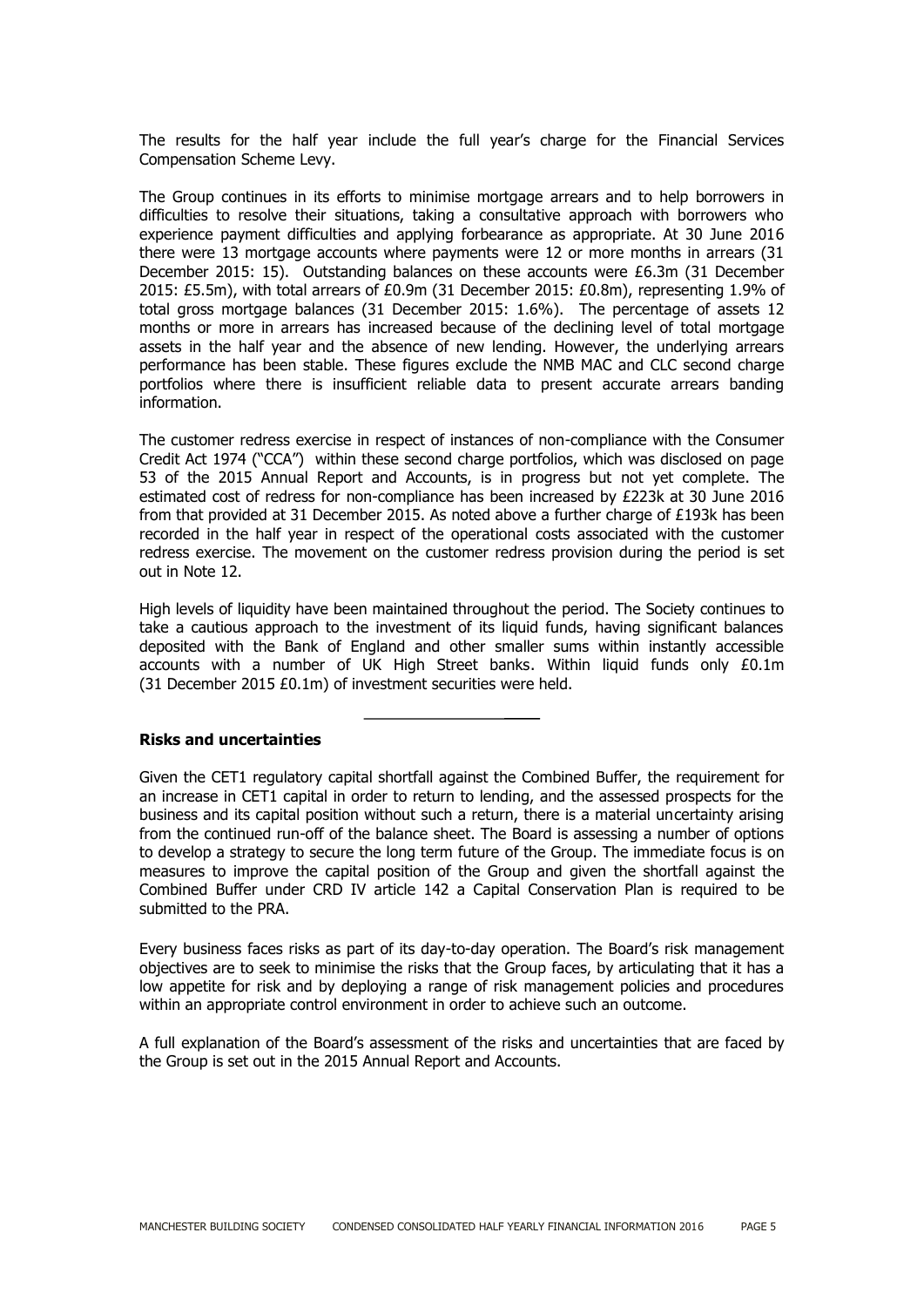Since the 2015 Annual Report and Accounts were approved the UK has voted in a referendum to leave the European Union ("EU"). The impact of this on government policy, the financial markets and the wider economy is unknown. With regard to the Group's Spanish lifetime portfolio this introduces additional uncertainty and risk which the Board is monitoring; in particular there is added risk and uncertainty in relation to foreign exchange volatility, property values for the Spanish lifetime portfolio and the behavioral impact on Spanish lifetime mortgage borrowers.

Summarised below are a number of the Group's key risks and uncertainties:

 **Credit risk:** The Group is exposed to the risk that it may not receive back in full any sum that has been borrowed (in relation to loans and advances) or any sum that it has deposited with a counterparty (in relation to liquid assets) when such amounts fall due. The Board monitors credit risk, underlying security values and the level of impairment provisions on a regular basis. Credit risk is more of a consideration in relation to loans and advances than in relation to the Group's liquid assets; the former involve relationships with individuals or small businesses, whilst the latter are far fewer in number, being restricted to either the Bank of England or UK High Street banks, where credit risk is assessed as being very low.

The assessment of credit risk and the related impairment provisioning is a critical accounting estimate, impacted by judgements relating to customer affordability and the impact of economic circumstances, including the level of interest rates.

The Board's assessment is that the credit risk that the Group faces has not altered since the publication of the 2015 Annual Report and Accounts, with the various loans and mortgage books identified for impairment consideration continuing to perform in a manner similar to that at 31 December 2015.

- **Insurance risk:** Impairment assessments incorporate the insurance risk attaching to the Group's lifetime mortgage contracts, which are euro-denominated. The risk arises from a contractual term within the contract for the Group's lifetime mortgage contracts assets which in certain circumstances precludes the Group from pursuing the borrower or their estate for any shortfall on redemption.
- **Liquidity risk:** The Group's strategy is to maintain sufficient funds in unencumbered liquid form at all times to ensure that its liabilities can be met as they fall due. Regular stress testing of liquidity is undertaken by separately using 20 week and 3 month time horizons. The Group operates within closely monitored Board-approved liquidity policy limits, which are reviewed on a daily basis by the Group's Finance and Treasury teams, reported to executive management every week and considered by the Board each month. Throughout 2016, the Group has continued to have a significant proportion of its liquid assets deposited with the Bank of England.
- **Capital risk:** In order to conserve capital, the Group has continued to curtail new lending. The Group has also continued to explore ways in which the regulatory capital position could be improved, including by the sale of assets. In the medium term, however, the regulatory capital position is dependent on profitable and sustainable growth or new sources of capital.

Accordingly, the Group carried out a detailed evaluation of what would be required to return to growth by resuming residential mortgage lending. This included an assessment of additional CET1 capital required to resume lending. In the absence of this, the Group's balance sheet and scale of operations is likely to decline in the immediate future. The Board is continuing to review the long term strategic direction of the Group.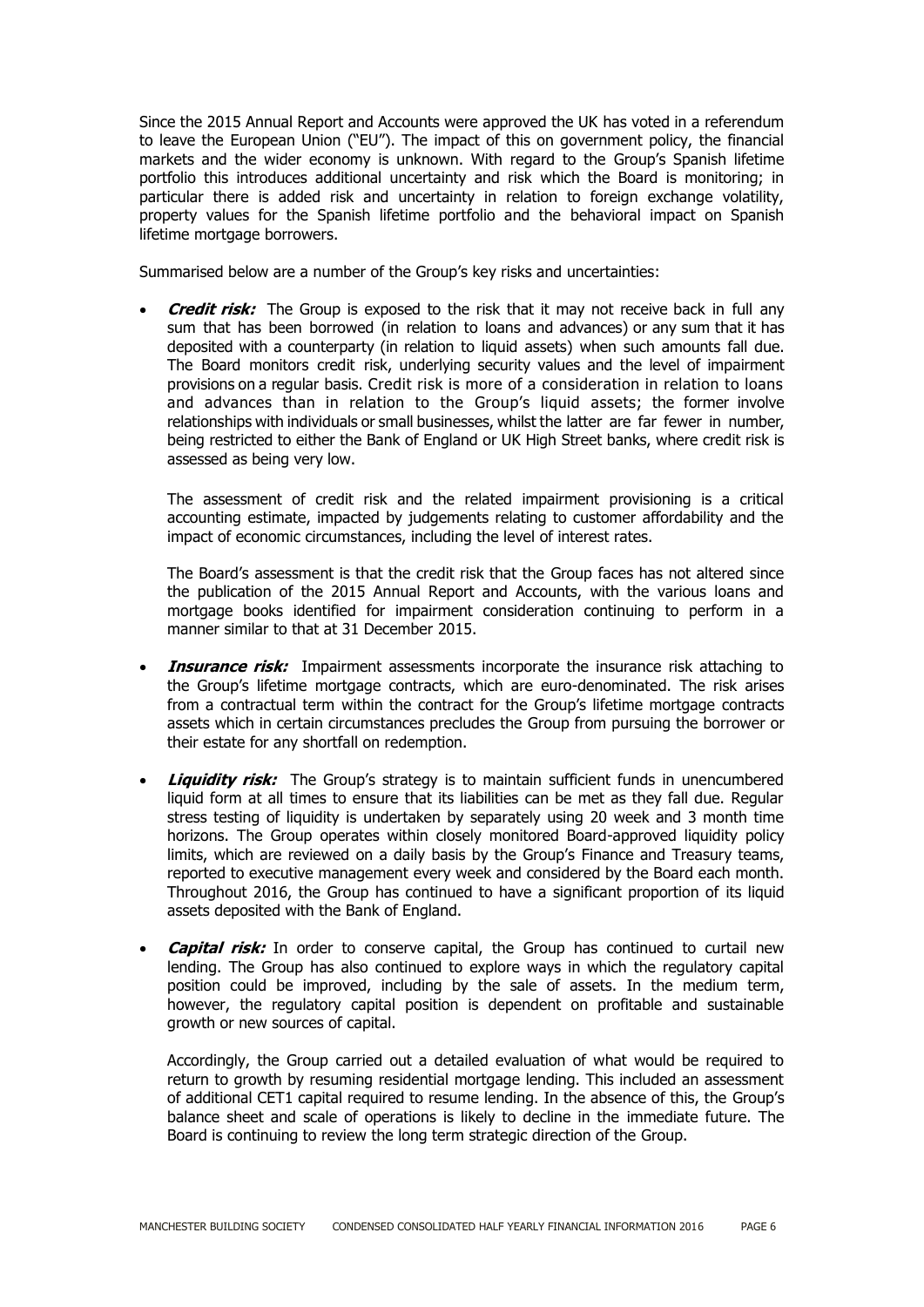The loss in the 6 months ended 30 June 2016 has further reduced CET1 regulatory capital and there is a shortfall against the Combined Buffer requirement. Accordingly, the Group is required by CRD IV article 142 to submit a Capital Conservation Plan to the PRA setting out proposed measures to improve the regulatory capital position. The Board expects to discuss and consult with the PRA on this Capital Conservation Plan. At present the outcome and timing of this regulatory process is uncertain.

- **Interest rate risk:** The Group's mortgage and savings products have different interest rate types and different maturities. This means that the Group is exposed to movements in interest rates. A movement in an external interest rate (e.g. Bank of England Base Rate or LIBOR) does not always affect every mortgage and savings product that the Group holds. The Board continues in its intention not to hedge its fixed rate mortgages using interest rate swaps at this time; this position continues to be monitored regularly.
- **Currency risk:** The Group faces currency movement risks on its Euro denominated mortgage balances which represent 14% of total mortgage assets as at 30 June 2016. The exchange rate risk arising on these balances is managed and mitigated by transacting exchange rate swaps. The exchange rate risk position is reported to the Asset and Liability Committee ("ALCO") and Board each month.
- **Economic risk:** The Group faces the risk that its interest margin can become subjected to the pressure that is brought to bear from being an institution that is primarily funded through retail deposits. Within this market, there is great competition for attracting retail deposits at sustainable rates of interest.

The Group is also exposed to movements in the value of residential and commercial property in both its mortgage impairment provision requirements and those property assets held at fair value; the Group's investment property and the Group's head office building.

**Regulatory Risk:** The majority of the regulatory requirements that the Group faces are laid down by the PRA and the Financial Conduct Authority ("FCA"). The Group monitors developments in all relevant aspects of financial service regulation and undertakes assessments of the present and future impacts of such. Appropriate actions are taken to strengthen controls and amend the Group's strategy to meet changing regulatory requirements.

Within the NMB MAC and CLC portfolios instances of non-compliance with the CCA have been previously identified. Legal advice in this regard has been incorporated within the assessment of the estimate of discounted future cash flows expected to arise from these loans, which form the basis for the impairment provision.

In addition to considering the impact of any non-compliance on the recoverability of loan balances and thus impairment provisioning, the Group considers the conduct risk which arises from having originated regulated loans and having acquired regulated loan portfolios. As is the case for all financial institutions there is a risk that aspects of current or historic business might be considered as not being conducted in accordance with all relevant regulation, or the fair and reasonable treatment of customers.

Certain activities of the Group, particularly the NMB MAC and CLC second charge loan portfolios carry greater levels of conduct risk. The administration of the NMB MAC and CLC portfolios was brought in-house in December 2015 and following that transfer the historic conduct of these portfolios was reviewed in detail by management.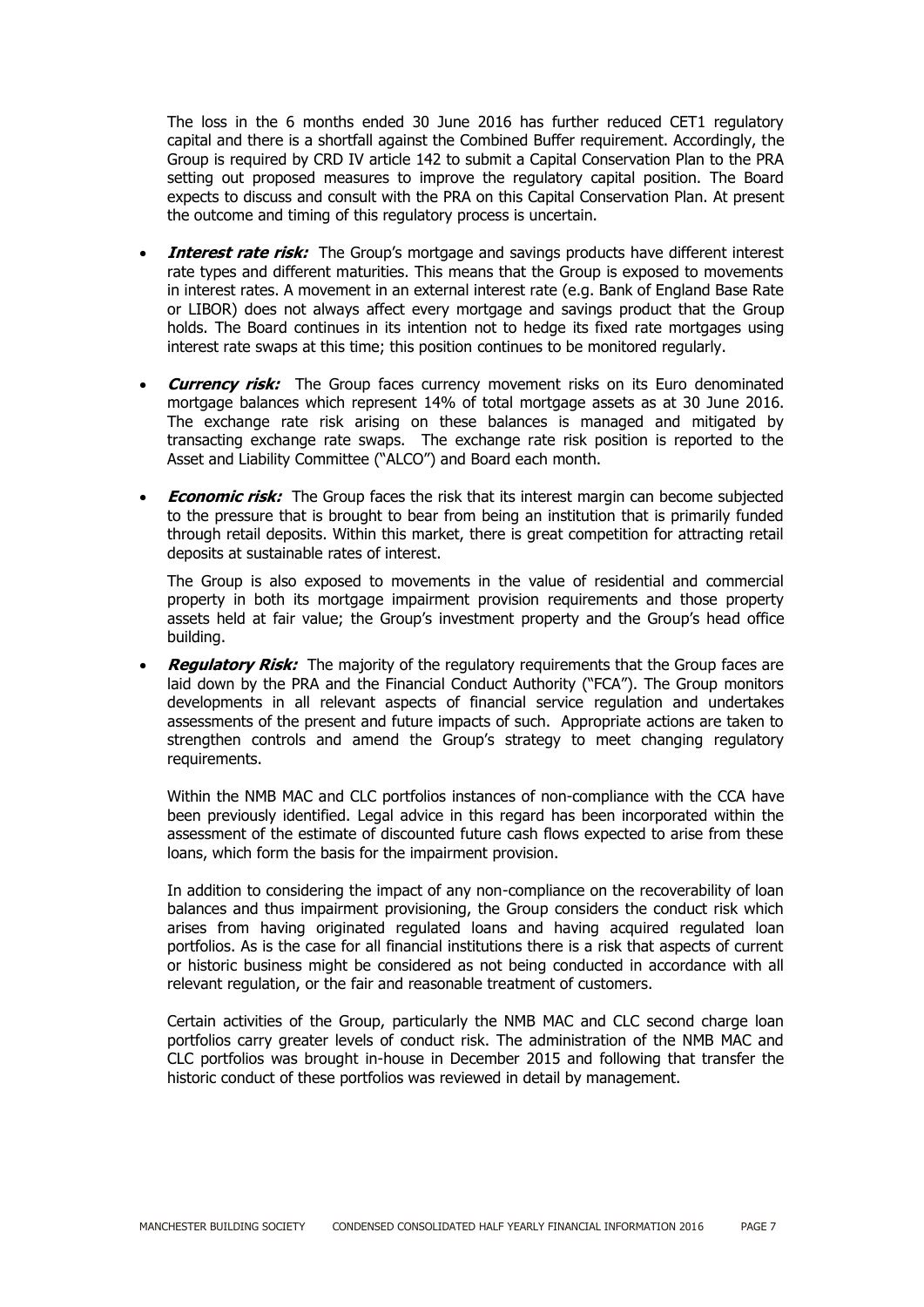As disclosed on page 53 of the 2015 Annual Report and Accounts, following this review, and having incorporated legal advice received, at 31 December 2015 the Group increased its customer redress provision to £1,695k (30 June 2015: a provision of £463k for refunds was included in Other liabilities) to provide for instances of non-compliance with the CCA within the NMB MAC and CLC portfolios. The provision included an estimate of the potential cost of interest refunds during periods of non-compliance and other costs associated with a customer redress exercise.

The customer redress exercise in respect of these second charge portfolios is in progress but not yet complete. As detailed in the Business review section on page 4, a further charge of £416k has been recorded in respect of the customer redress provision in the 6 months to 30 June 2016

The movement on the customer redress provision during the period is set out in Note 12.

Although a detailed review of these portfolios has been carried out, there is no judicial certainty in the legal position and there is a risk that further conduct issues or cases of non-compliance with regulations could be identified in the future. As a result the actual results could differ materially from our estimates.

Provision has been made where the Group is aware of a specific conduct or regulatory issue and can estimate its impact reliably, further details in respect of the Group's consideration of other potential conduct and regulatory issues is provided on page 54 of the 2015 Annual Report and Accounts.

MANCHESTER BUILDING SOCIETY CONDENSED CONSOLIDATED HALF YEARLY FINANCIAL INFORMATION 2016 PAGE 8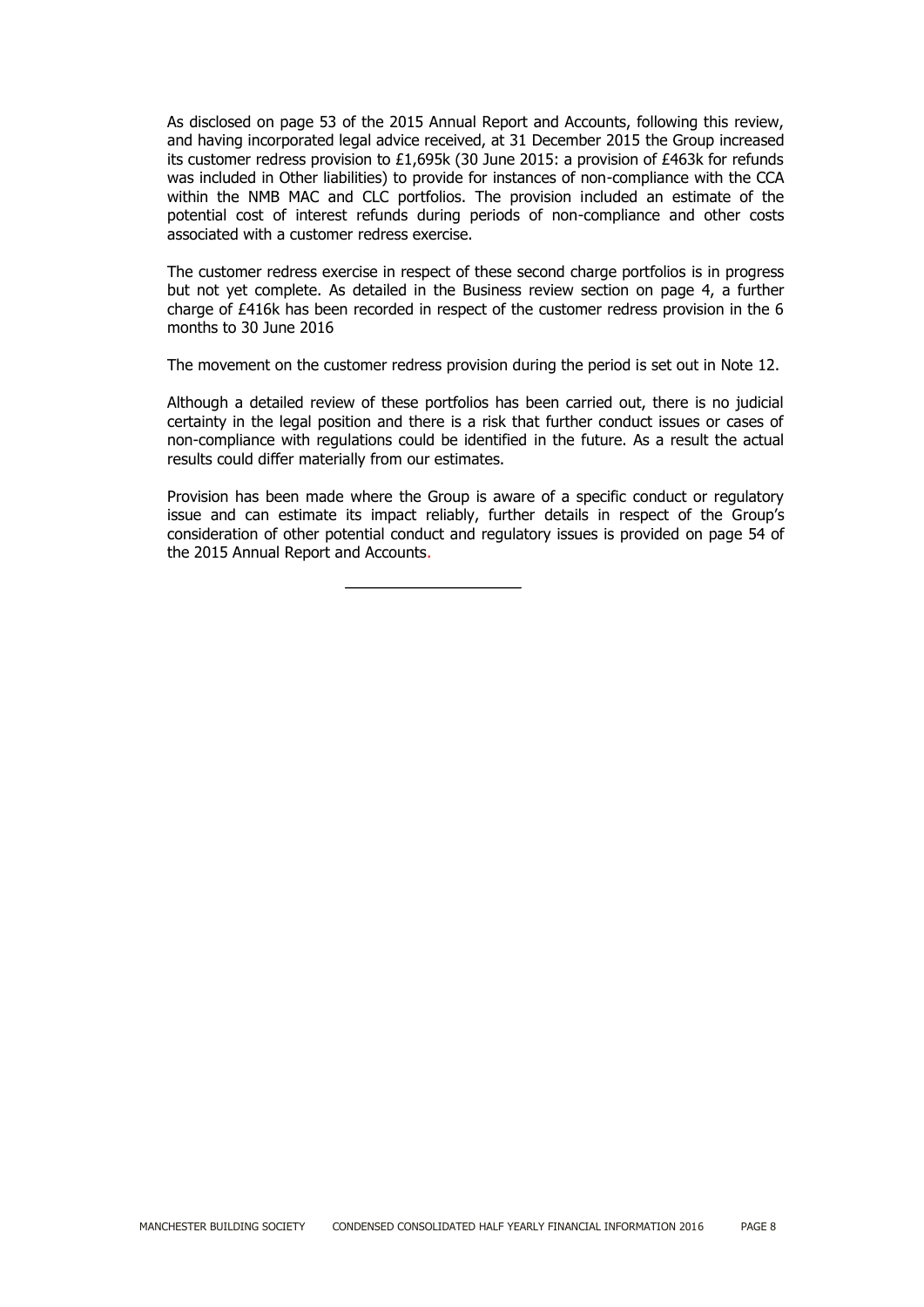#### **Other Matters**

#### **Board and staff changes**

There have been no changes in the membership of the Board since 31 December 2015.

On 10 June 2016, Allan Hodges, who was not a director or employee of the Group, stepped down from the role of Interim Chief Executive which he had held since May 2013. He was replaced, subject to regulatory approval, as Interim Chief Executive by Paul Lynch who is a member of the Board.

There have been no further changes in the senior management team from that disclosed in the 2015 Annual Report and Accounts.

#### **Going Concern**

The directors consider that it is appropriate for the accounts to be prepared on a going concern basis of accounting as fully explained in Note 1.2 on page 20, which sets out the risks and uncertainties assessed as part of the preparation of the accounts.

#### **Forward-looking statements**

Within the half yearly information comments are made about anticipated future events, which the Board believes to be reasonable. As these statements are based on the Group's current view of the UK economy, financial markets and regulation, the Board can give no assurances that the markets will develop in the way that is drafted and actual outcomes may differ to those that are anticipated.

The Group does not undertake to update any of the statements that it has made about future events prior to the reporting of the full year results.

#### **Approval of interim financial statements**

The Condensed Consolidated Half Yearly Financial Information was approved by the Board of Directors on 27 September 2016.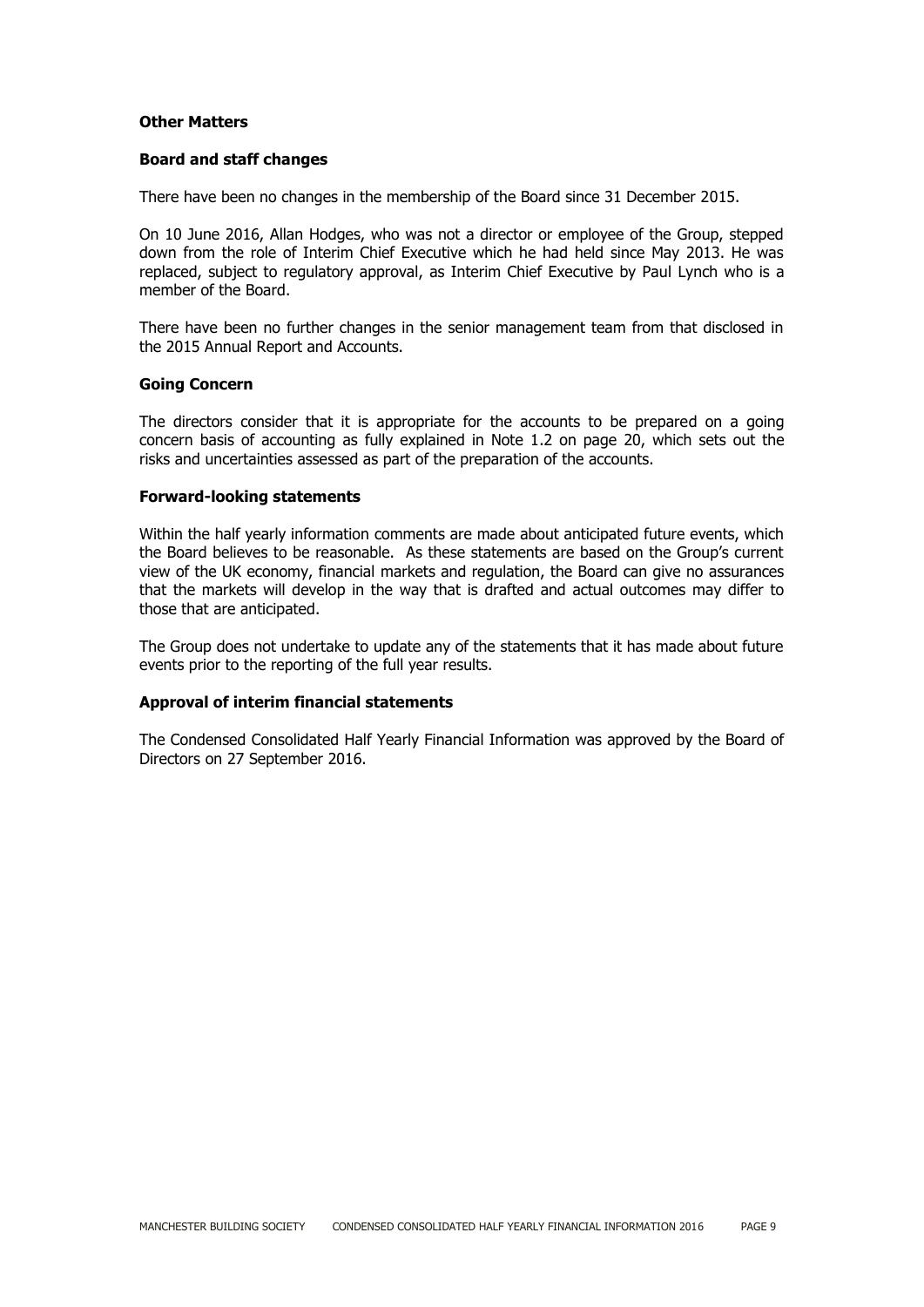# **STATEMENT OF DIRECTORS' RESPONSIBILITIES IN RESPECT OF THE CONDENSED CONSOLIDATED HALF YEARLY FINANCIAL INFORMATION**

The directors confirm that, to the best of their knowledge:

- The condensed set of consolidated accounts has been prepared in accordance with IAS 34 Interim Financial Reporting, as adopted by the European Union.
- The half yearly accounts include the information required by the Financial Conduct Authority Disclosure and Transparency Rules (DTR 4.2.7 and DTR 4.2.8)

The results for the half year ended 30 June 2016 and those comparable figures for the half year ended 30 June 2015 are unaudited. The figures for the year ended 2015 are extracted from the 2015 Annual Report and Accounts, prepared in accordance with IFRS as adopted in the EU, on which the Independent Auditors gave an unqualified opinion but did include an emphasis of matter in relation to the existence of a material uncertainty which may cast significant doubt about the Group's ability to continue as a going concern. Further details in relation to this are provided in Note 1.2.

The Directors are responsible for the maintenance and integrity of information on the Society's website. Copies of the 2015 Annual Report & Accounts and this Half Yearly Financial Information may be found at: www.themanchester.co.uk/Aboutus/FinancialInformation

The Board of Directors responsible for the half yearly accounts are listed below:

| J.P. Allen   | Non-Executive Director         |
|--------------|--------------------------------|
| H.F. Baines  | Vice Chairman                  |
| I.A. Dewar   | Non-Executive Director         |
| D.A. Harding | Chairman                       |
| P.A. Lynch   | <b>Interim Chief Executive</b> |
| F.B. Smith   | Non-Executive Director         |

Signed on behalf of the Board of Directors

D.A. Harding Chairman 27 September 2016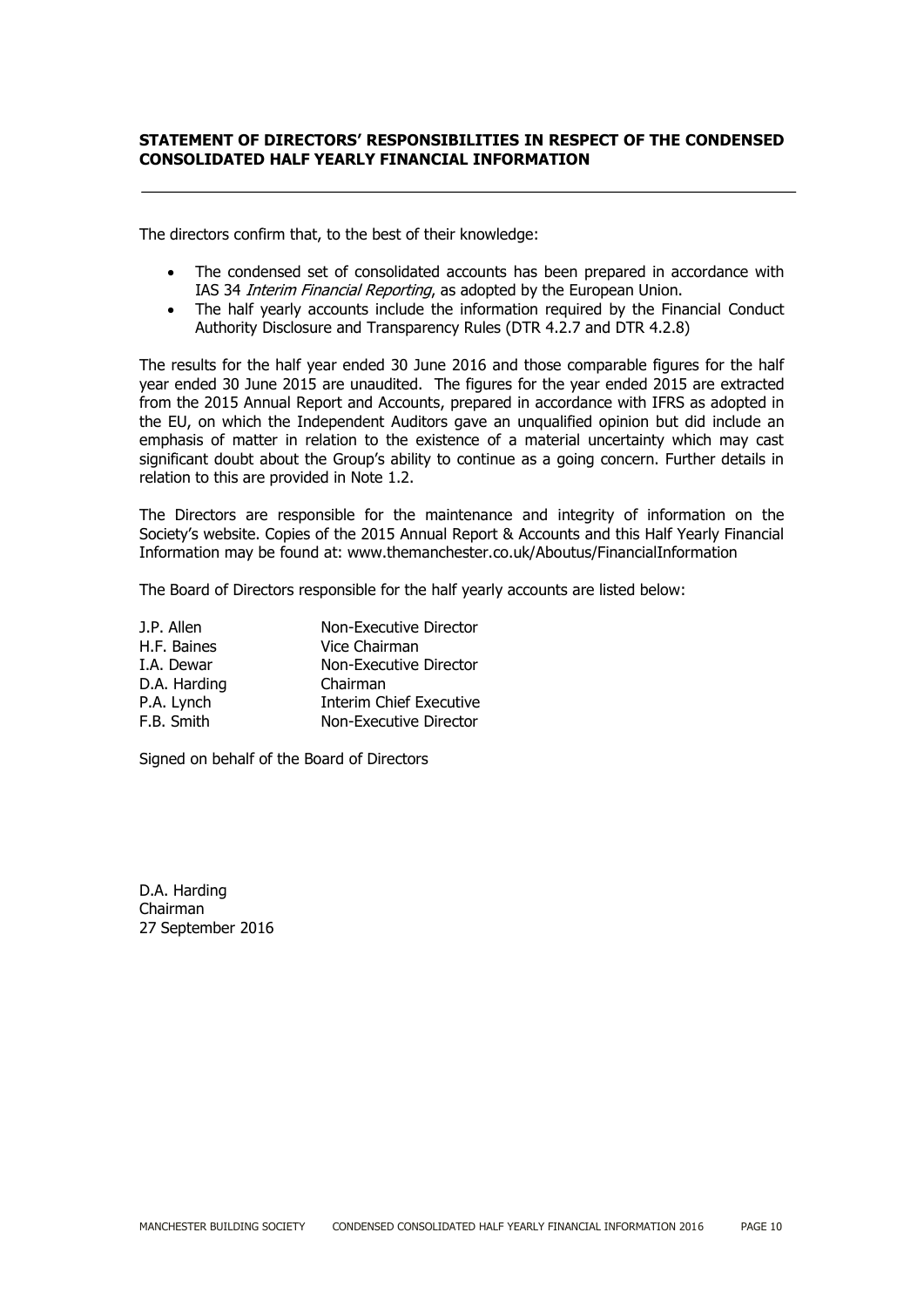# **CONDENSED CONSOLIDATED STATEMENTS OF COMPREHENSIVE INCOME**

|                                                                                                                                                                                                                                                                                        | <b>Note</b>         | Unaudited<br>6 months to<br>30 Jun 16<br>£000           | Unaudited<br>6 months to<br>30 Jun 15<br>£000                   | Audited<br>12 months to<br>31 Dec 15<br>£000                     |
|----------------------------------------------------------------------------------------------------------------------------------------------------------------------------------------------------------------------------------------------------------------------------------------|---------------------|---------------------------------------------------------|-----------------------------------------------------------------|------------------------------------------------------------------|
| Interest receivable and similar income<br>Interest expense and similar charges                                                                                                                                                                                                         |                     | 6,755<br>(2, 549)                                       | 7,985<br>(3,066)                                                | 14,401<br>(5,853)                                                |
| Net interest income<br>Other operating income<br>Other operating charges<br>Income from investments<br>Loss from derivatives<br>Net loss on financial assets designated at<br>fair value through profit and loss<br>Total operating income<br>Administrative expenses and depreciation | $\overline{4}$<br>5 | 4,206<br>381<br>(45)<br>(13)<br>(4)<br>4,525<br>(4,387) | 4,919<br>311<br>(45)<br>745<br>(3)<br>(46)<br>5,881<br>(3, 406) | 8,548<br>613<br>(92)<br>745<br>(10)<br>(46)<br>9,758<br>(6, 841) |
| Operating profit before impairment and<br>provisions<br>Impairment losses                                                                                                                                                                                                              | 9                   | 138<br>(1, 430)                                         | 2,475<br>(126)                                                  | 2,917<br>(3,219)                                                 |
| Financial Services Compensation Scheme<br>levy                                                                                                                                                                                                                                         | 12                  | (108)                                                   | (371)                                                           | (277)                                                            |
| (Loss)/profit for the period before taxation<br>Income tax credit/(expense)                                                                                                                                                                                                            | 6                   | (1,400)                                                 | 1,978<br>105                                                    | (579)<br>(4,295)                                                 |
| (Loss)/profit for the period                                                                                                                                                                                                                                                           |                     | (1,400)                                                 | 2,083                                                           | (4, 874)                                                         |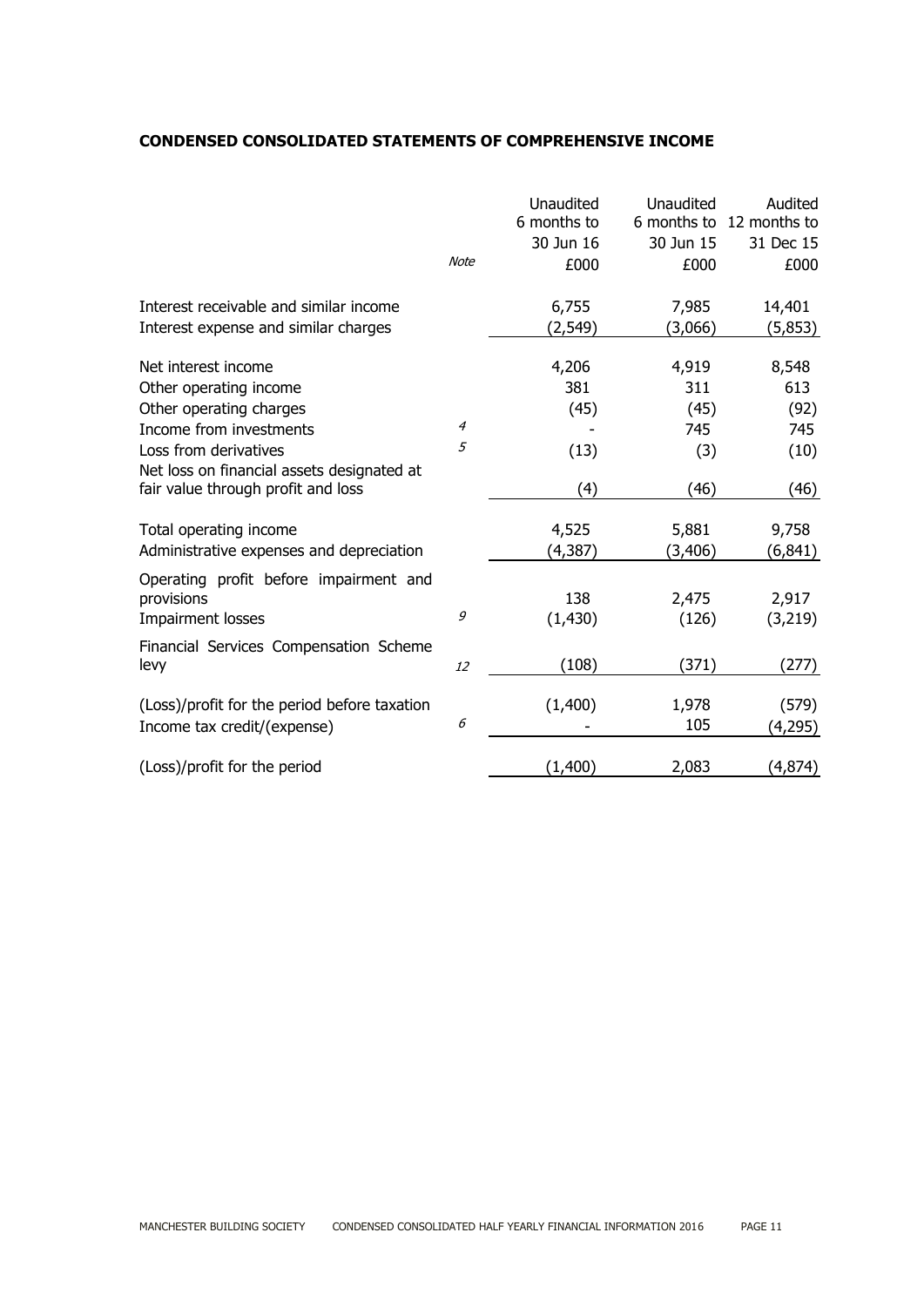# **CONDENSED CONSOLIDATED STATEMENTS OF CHANGES IN EQUITY**

# **Unaudited 6 months to 30 June 2016**

|                                                         | Retained | Subscribed |             |         |
|---------------------------------------------------------|----------|------------|-------------|---------|
|                                                         | Earnings | capital    | <b>PPDS</b> | Total   |
|                                                         | £000     | £000       | £000        | £000    |
| Balance at 1 January 2016                               | (5, 555) | 9,788      | 17,461      | 21,694  |
| Transactions with equity holders - interest on PIBS     | (337)    |            |             | (337)   |
| Tax credit re: interest paid to PIBS holders            |          |            |             |         |
| (Loss) and total comprehensive income for the<br>period | (1,400)  | ٠          |             | (1,400) |
| Balance at 30 June 2016                                 | (7, 292) | 9,788      | 17,461      | 19.957  |

# **Unaudited 6 months to 30 June 2015**

|                                                         | Retained | Subscribed |             |        |
|---------------------------------------------------------|----------|------------|-------------|--------|
|                                                         | Earnings | capital    | <b>PPDS</b> | Total  |
|                                                         | £000     | £000       | £000        | £000   |
| Balance at 1 January 2015                               | (141)    | 9,788      | 17,461      | 27,108 |
| Transactions with equity holders - interest on PIBS     | (337)    |            |             | (337)  |
| Tax credit re: interest paid to PIBS holders            | 68       |            |             | 68     |
| Profit and total comprehensive income for the<br>period | 2,083    |            | ٠           | 2,083  |
| Balance at 30 June 2015                                 | 1,673    | 9,788      | 17,461      | 28,922 |

# **Audited 12 months to 31 December 2015**

|                                                       | Retained | Subscribed |             |         |
|-------------------------------------------------------|----------|------------|-------------|---------|
|                                                       | Earnings | capital    | <b>PPDS</b> | Total   |
|                                                       | £000     | £000       | £000        | £000    |
| Balance at 1 January 2015                             | (141)    | 9,788      | 17,461      | 27,108  |
| Transactions with equity holders - interest on PIBS   | (675)    |            |             | (675)   |
| Tax credit re: interest paid to PIBS holders          | 135      |            |             | 135     |
| (Loss) and total comprehensive income for the<br>year | (4,874)  |            |             | (4,874) |
| Balance at 31 December 2015                           | (5,555)  | 9,788      | 17,461      | 21,694  |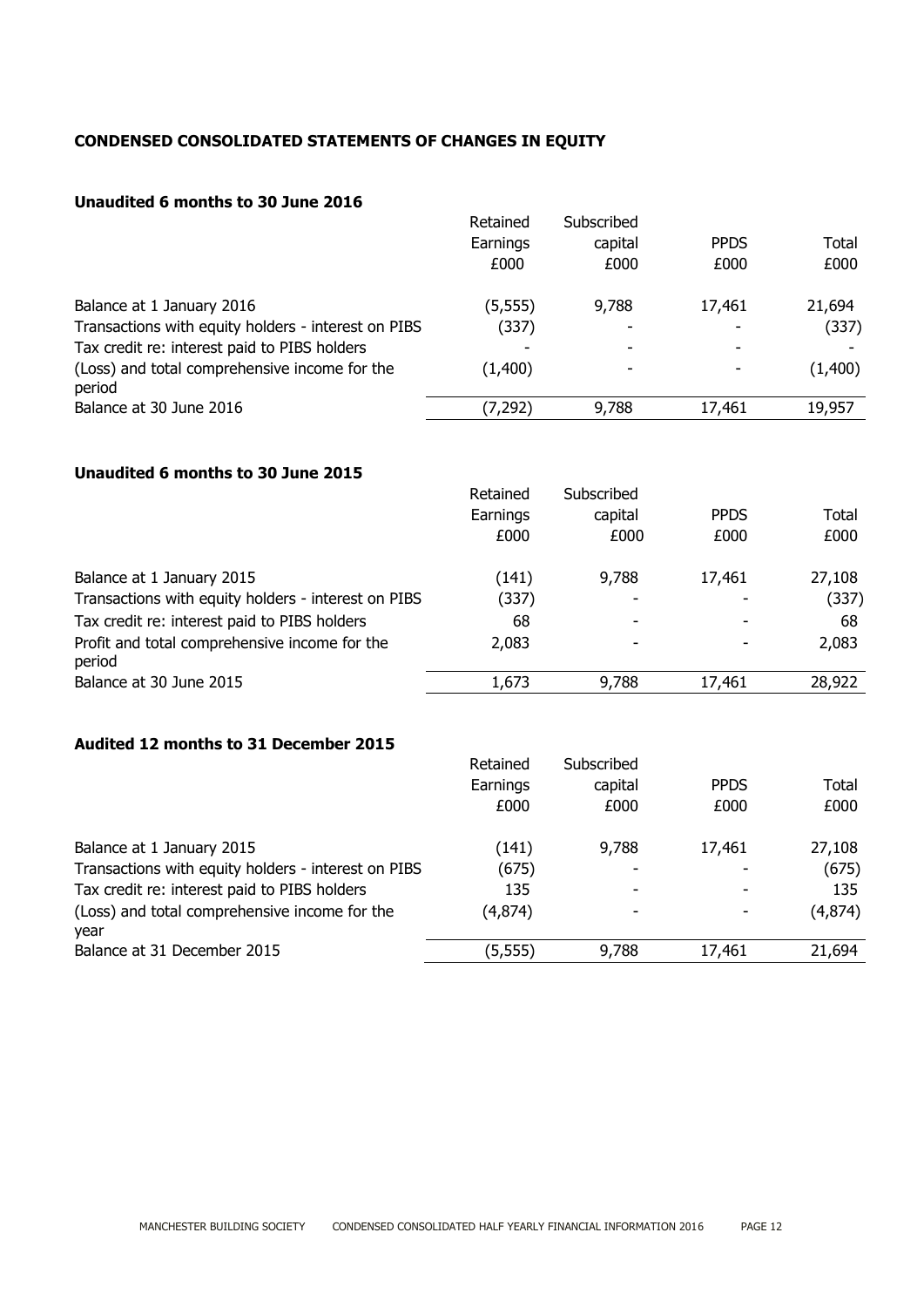# **CONDENSED CONSOLIDATED STATEMENTS OF FINANCIAL POSITION**

|                                        |           | Unaudited<br>30 Jun 16 | Unaudited<br>30 Jun 15 | Audited<br>31 Dec 15 |
|----------------------------------------|-----------|------------------------|------------------------|----------------------|
|                                        | Note      | £000                   | £000                   | £000                 |
| <b>Assets</b>                          |           |                        |                        |                      |
| Liquid assets                          | 7         | 54,497                 | 92,675                 | 76,773               |
| Derivative financial instruments       |           | 97                     | 2,969                  | 403                  |
| Loans and advances to customers        | 8         | 312,680                | 355,638                | 330,618              |
| Property, plant and equipment          |           | 5,878                  | 8,231                  | 5,920                |
| Investment property                    |           | 781                    |                        | 781                  |
| Current tax assets                     |           | 335                    | 357                    | 356                  |
| Deferred tax assets                    | <i>10</i> | 382                    | 4,715                  | 382                  |
| Other assets                           |           | 5,047                  | 845                    | 1,343                |
| <b>Total assets</b>                    |           | 379,697                | 465,430                | 416,576              |
|                                        |           |                        |                        |                      |
|                                        |           | Unaudited              | Unaudited              | Audited              |
|                                        |           | 30 Jun 16              | 30 Jun 15              | 31 Dec 15            |
|                                        |           | £000                   | £000                   | £000                 |
| <b>Liabilities</b>                     |           |                        |                        |                      |
| Due to members                         |           | 299,711                | 348,442                | 324,630              |
| Deposits from banks and others         | 11        | 32,986                 | 64,668                 | 46,959               |
| Derivative financial instruments       |           | 4,114                  | 153                    | 679                  |
| Other liabilities                      |           | 1,414                  | 3,460                  | 1,582                |
| Provisions for liabilities and charges | 12        | 2,315                  | 585                    | 1,832                |
| Subordinated liabilities               | 13        | 14,200                 | 14,200                 | 14,200               |
| Subscribed capital                     | 14        | 5,000                  | 5,000                  | 5,000                |
| <b>Total liabilities</b>               |           | 359,740                | 436,508                | 394,882              |
| <b>Equity</b>                          |           |                        |                        |                      |
| Retained earnings                      |           | (7, 292)               | 1,673                  | (5, 555)             |
| Subscribed capital                     | 14        | 9,788                  | 9,788                  | 9,788                |
| Profit participating deferred shares   | 15        | 17,461                 | 17,461                 | 17,461               |
| Total equity                           |           | 19,957                 | 28,922                 | 21,694               |
| Total equity and liabilities           |           | 379,697                | 465,430                | 416,576              |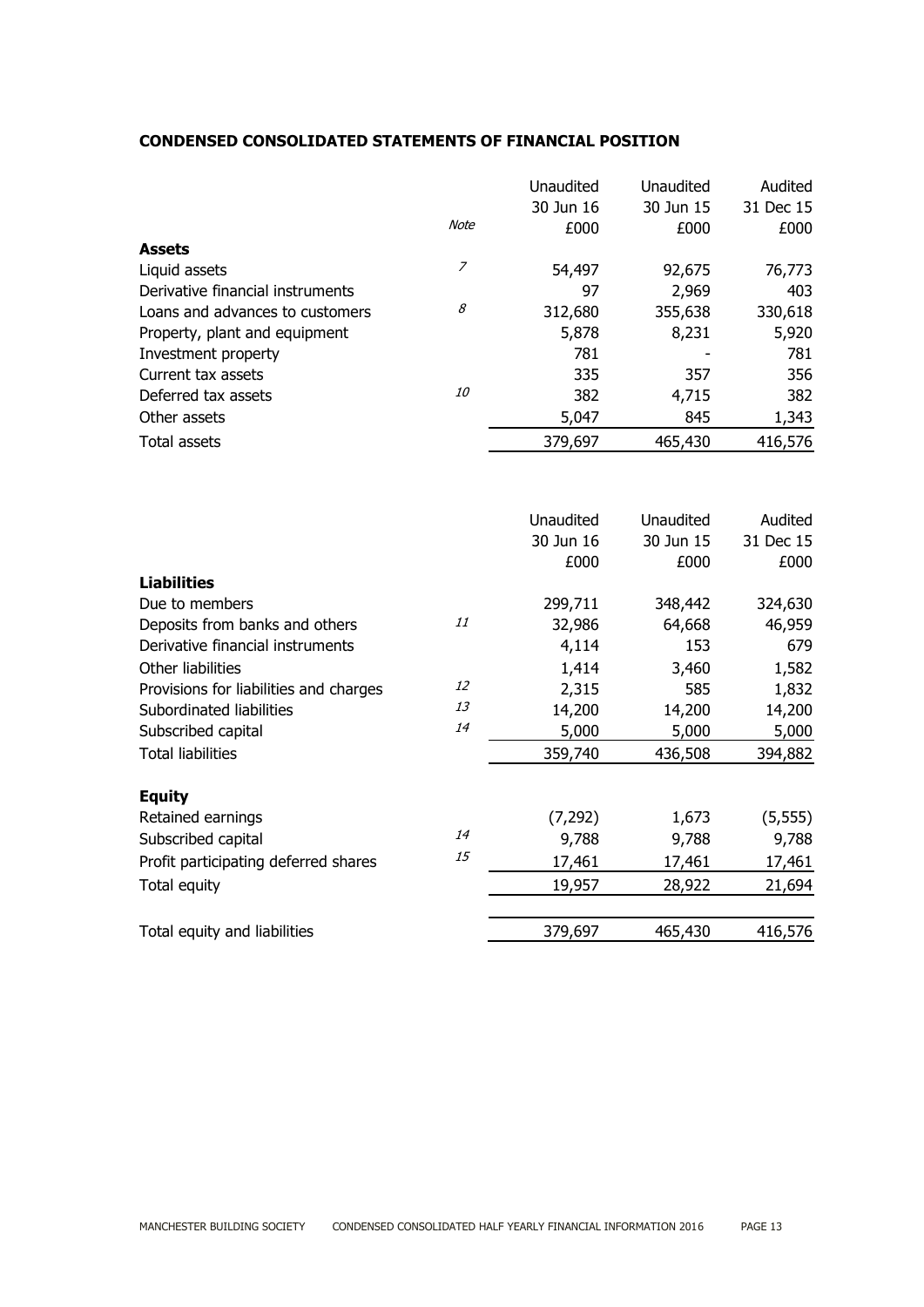# **CONDENSED CONSOLIDATED STATEMENTS OF CASH FLOWS**

|                                                      | Unaudited   | Unaudited   | Audited      |
|------------------------------------------------------|-------------|-------------|--------------|
|                                                      | 6 months to | 6 months to | 12 months to |
|                                                      | 30 Jun 16   | 30 Jun 15   | 31 Dec 15    |
|                                                      | £000        | £000        | £000         |
| Net cash flows used in operating activities          | (21,700)    | (11, 549)   | (26,088)     |
| <b>Taxation received</b>                             | 21          |             |              |
| Net cash flows from investing activities             | (51)        | 15,450      | 16,116       |
| Net cash flows from financing activities             | (535)       | (537)       | (2, 575)     |
| Net increase/(decrease) in cash and cash equivalents | (22, 265)   | 3,364       | (12, 547)    |
|                                                      |             |             |              |
| Net increase/(decrease) in cash and cash equivalents | (22, 265)   | 3,364       | (12, 547)    |
| Cash and cash equivalents at the start of the period | 76,686      | 89,233      | 89,233       |
| Cash and cash equivalents at the end of the period   | 54,421      | 92,597      | 76,686       |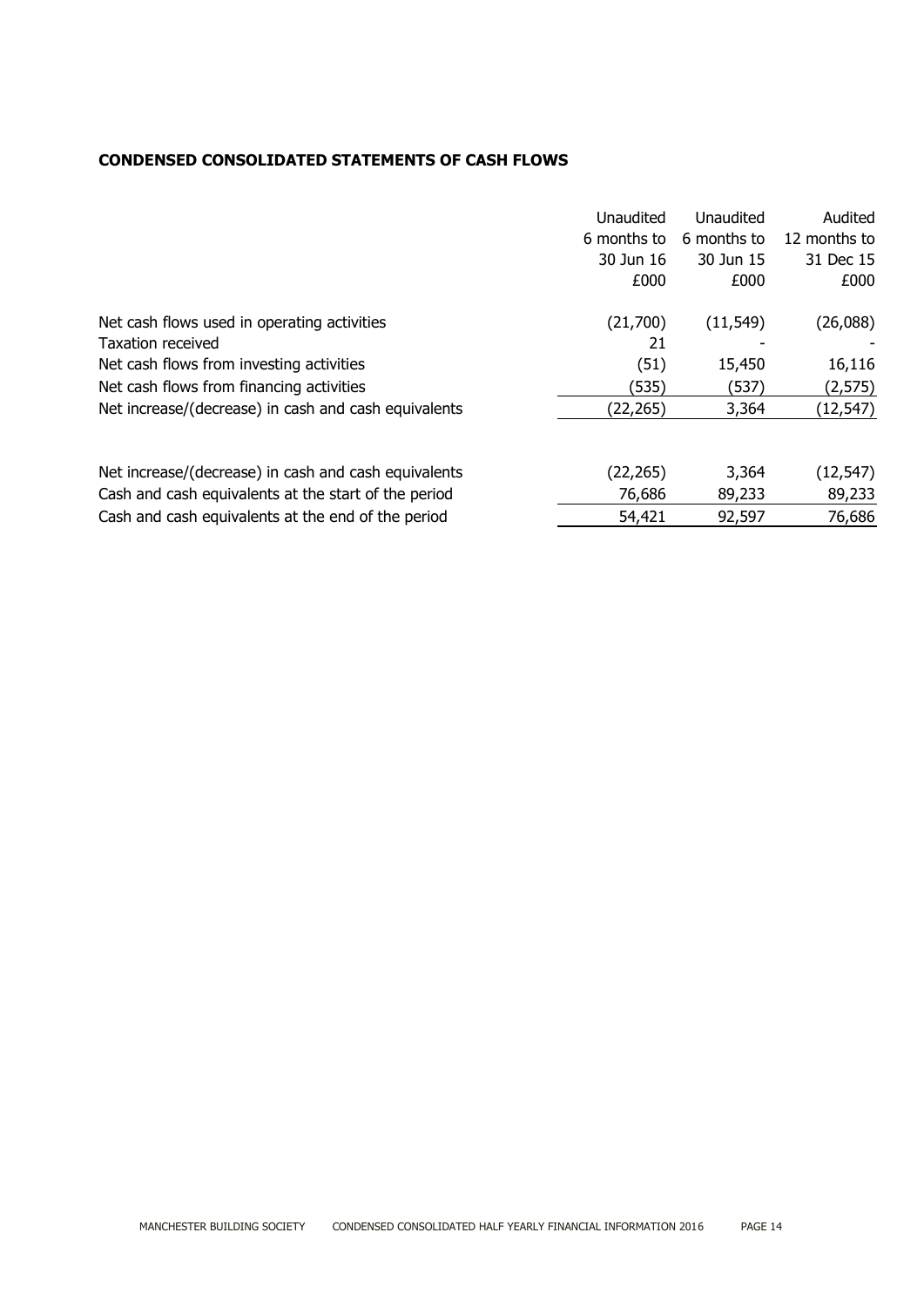# **NOTES TO THE CONDENSED CONSOLIDATED FINANCIAL STATEMENTS**

# **1. Basis of preparation and significant accounting policies**

# **1.1 Basis of preparation**

This half yearly financial information for the 6 months ended 30 June 2016 has been prepared in accordance with both the Financial Conduct Authority's Disclosure and Transparency Rules and IAS 34 Interim Financial Reporting, as adopted by the European Union. This financial information should be read in conjunction with the 2015 Annual Report and Accounts.

The half yearly financial information set out above does not constitute Accounts within the meaning of the Building Societies Act 1986.

The financial information for the 12 months to 31 December 2015 has been extracted from the 2015 Annual Report and Accounts, prepared in accordance with IFRS as adopted in the EU. In relation to these accounts, the opinion of the Independent Auditors was unqualified but did include an emphasis of matter in relation to the existence of a material uncertainty which may cast significant doubt about the Group's ability to continue as a going concern. Further details in relation to this are provided in Note 1.2 below.

The half yearly financial information for the 6 months ended 30 June 2016 and the 6 months ended 30 June 2015 are unaudited.

#### **1.2 Basis of preparation: going concern**

The Group's interim financial statements for the 6 months ended 30 June 2016 have been prepared on a going concern basis as explained below.

The long term continuing operation of the Society and the Group is dependent on successfully returning to lend to grow the balance sheet in order to maintain profitability and rebuild regulatory capital. At present the Society has insufficient capital to return to lending and continues to manage a long term run-off of the balance sheet.

As at 30 June 2016 the Society met its ICG but has a CET1 regulatory capital shortfall against its Combined Buffer requirement. Accordingly the Society is required by CRD IV article 142 to submit a Capital Conservation Plan to the PRA setting out proposed measures to improve the regulatory capital position.

As part of this Capital Conservation Plan the Board is developing a number of options which individually or in combination aim to secure the future of the Society, enable it to continue to meet capital requirements and improve the quality of its regulatory capital. These options include improving its capital position including through a capital injection from other parties, or securing its future through merger or alternative means.

The Board expects to discuss and consult with the PRA on the Capital Conservation Plan. The preferred options to improve the regulatory capital position may involve third parties and as such carry execution risk. At present the outcome and timing of this regulatory process is uncertain.

Although the above represents material uncertainties which may cast significant doubt about the Society's and Group's ability to continue as a going concern in the longer term, in the Board's opinion the going concern basis is appropriate.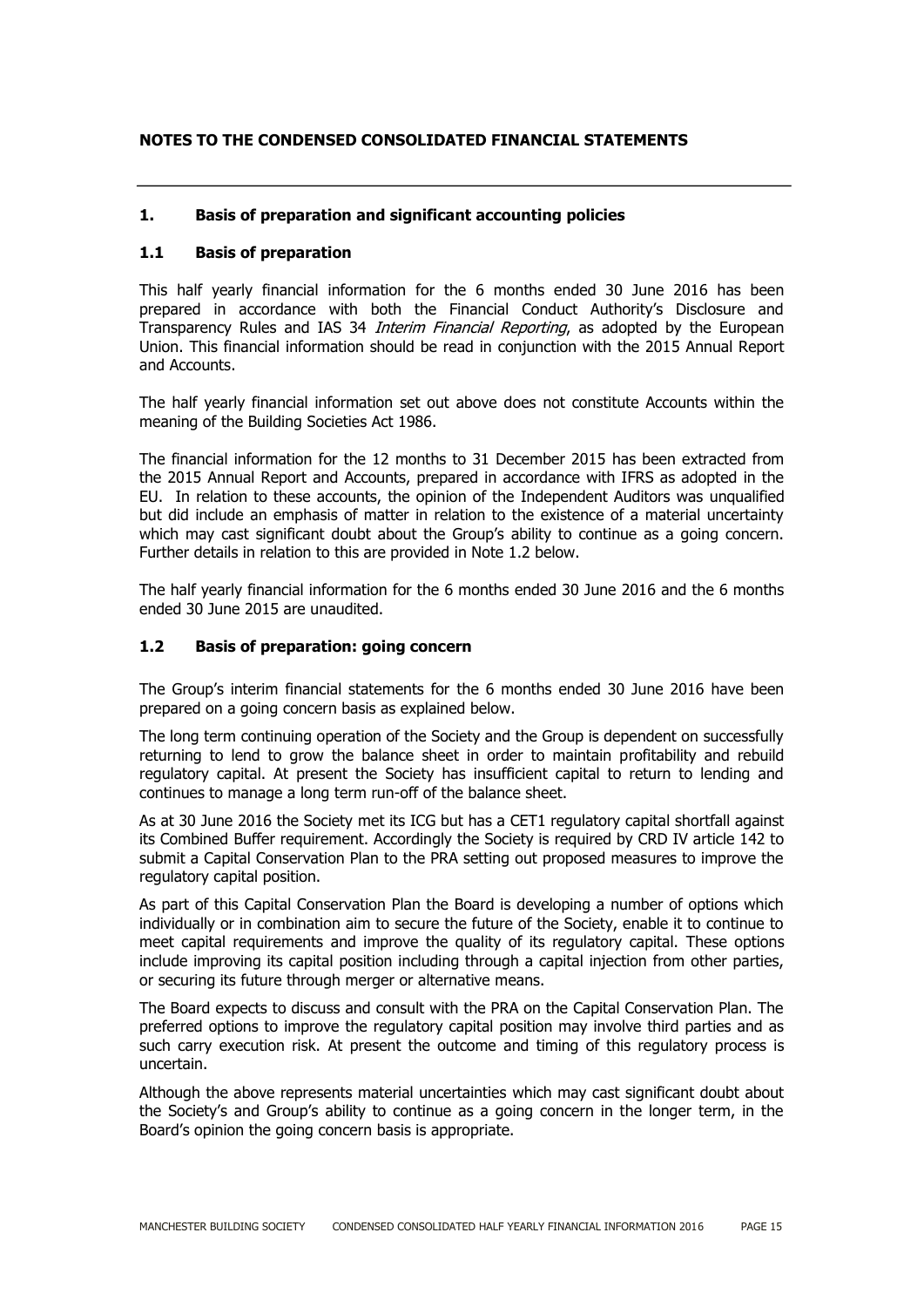In order to satisfy themselves that the Society and Group have adequate resources to continue to operate for the foreseeable future as a going concern, the directors have taken into account the following:

- The Group's underlying financial performance and projections;
- The Group's current level of liquidity;
- The Group's financial position as at 30 June 2016;
- The Group's financial projections of income, expenditure, assets, liabilities, liquidity and regulatory capital, including sensitivity analysis. These projections, based on a managed run-off of the balance sheet without a return to lending, indicate that the underlying operations of the Group may not be profitable in the short to medium term. In the medium term it is likely that the net interest margin will be insufficient to cover operating costs and loan impairment charges, resulting in operating losses;
- The ongoing legal claim against and prospects of recovery from Grant Thornton UK LLP, the previous external auditors;
- The planned redress of customers in respect of the acquired NMB MAC and CLC portfolios;
- The challenge of meeting the CET1 regulatory capital requirements and the measures available to the Society to improve the regulatory capital position;
- Ongoing discussions with the PRA and other stakeholders regarding the development of a plan to secure the future of the Society and its strategic direction;
- The operational risks faced by the Society to develop and deliver the strategic plans;
- The Group's principal risks and uncertainties as set out on pages 5 to 8.

Should there be a material stress event in the economy or to financial markets that adversely impacts the Society, or the current options available to the Society are shown to not be viable, then there is less certainty as to the going concern position of the Society.

Having due regard to these matters and after taking into consideration the material uncertainties above, the Board continues to adopt the going concern basis of accounting in preparing the financial statements.

# **1.3 Basis of preparation: accounting policies**

The half yearly financial information has been prepared consistently with the accounting policies described on pages 20 to 24 of the 2015 Annual Report and Accounts. There are no new accounting standards which have been adopted during the period; there have been some minor amendments to existing standards, but none of these have materially affected the results reported for the 6 months ended 30 June 2016.

The Group expects that the accounting policies that will be applied at the time of compiling the 2016 Annual Report and Accounts will be materially the same as for the 2015 Annual Report and Accounts.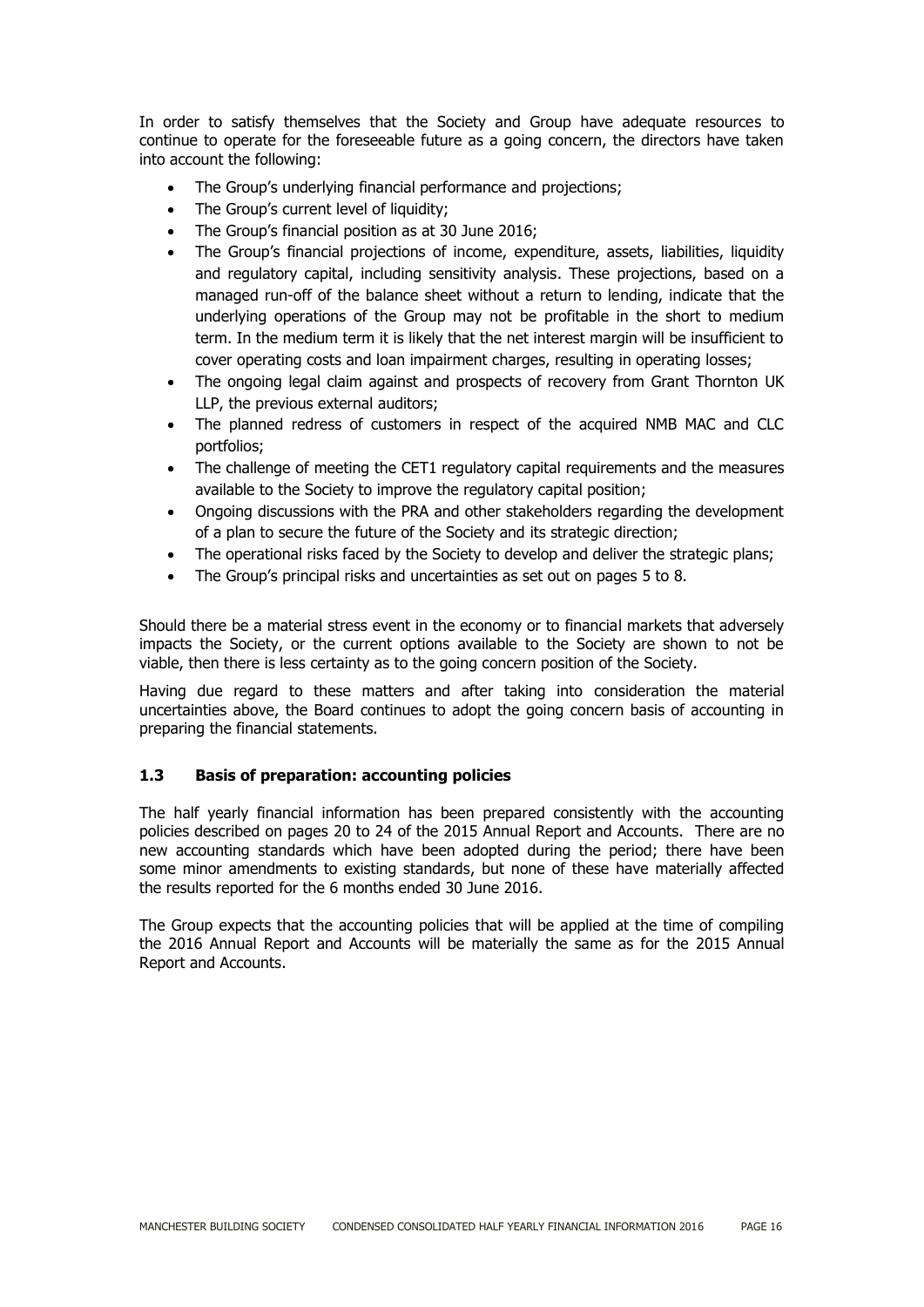## **2. Fair values of financial assets and liabilities**

Fair value is the price that would be received to sell an asset or paid to transfer a liability in an orderly transaction between knowledgeable, willing market participants at the measurement date.

The following methods and assumptions have been applied in determining the fair value of the financial instruments in these reports:

- i. The fair value of the Permanent Interest Bearing Shares which are classified as liabilities (see Note 14) is based on the market price for those instruments. This liability is grouped into the fair value hierarchy under level 1, as set out below.
- ii. The fair value of derivatives and investment securities are calculated by utilising internal valuation models using a discounted cash flow model based on a current yield curve appropriate for the remaining term to maturity. External market data is used within these internal valuation models. Derivatives are held for economic purposes. Investment securities are designated at fair value through profit or loss. Movements in the valuations of derivatives and investment securities are treated as fair value through profit and loss, and these financial assets and liabilities are grouped into the fair value hierarchy under level 2, as set out below.
- iii. The fair value of loans and advances to customers at a variable rate of interest is assumed to approximate to their carrying amounts. The fair value of loans and advances at a fixed rate of interest is estimated by internal valuation models. External market data is used within these internal valuation models. These financial assets are grouped into the fair value hierarchy under level 2, as set out below.
- iv. All other financial assets and liabilities are held at amortised cost.

The Group has disclosed within these financial statements all the assets and liabilities for which fair values are required.

The fair value measurement basis used is as follows:

- Level 1 Quoted prices (unadjusted) in active markets for identical assets or liabilities.
- Level 2 Valuation techniques where all inputs are taken from observable market data, either directly (i.e. as prices) or indirectly (i.e. derived from prices).
- Level 3 Valuation techniques where significant inputs are not based on observable market data. None of the Groups financial assets or liabilities are valued using this technique.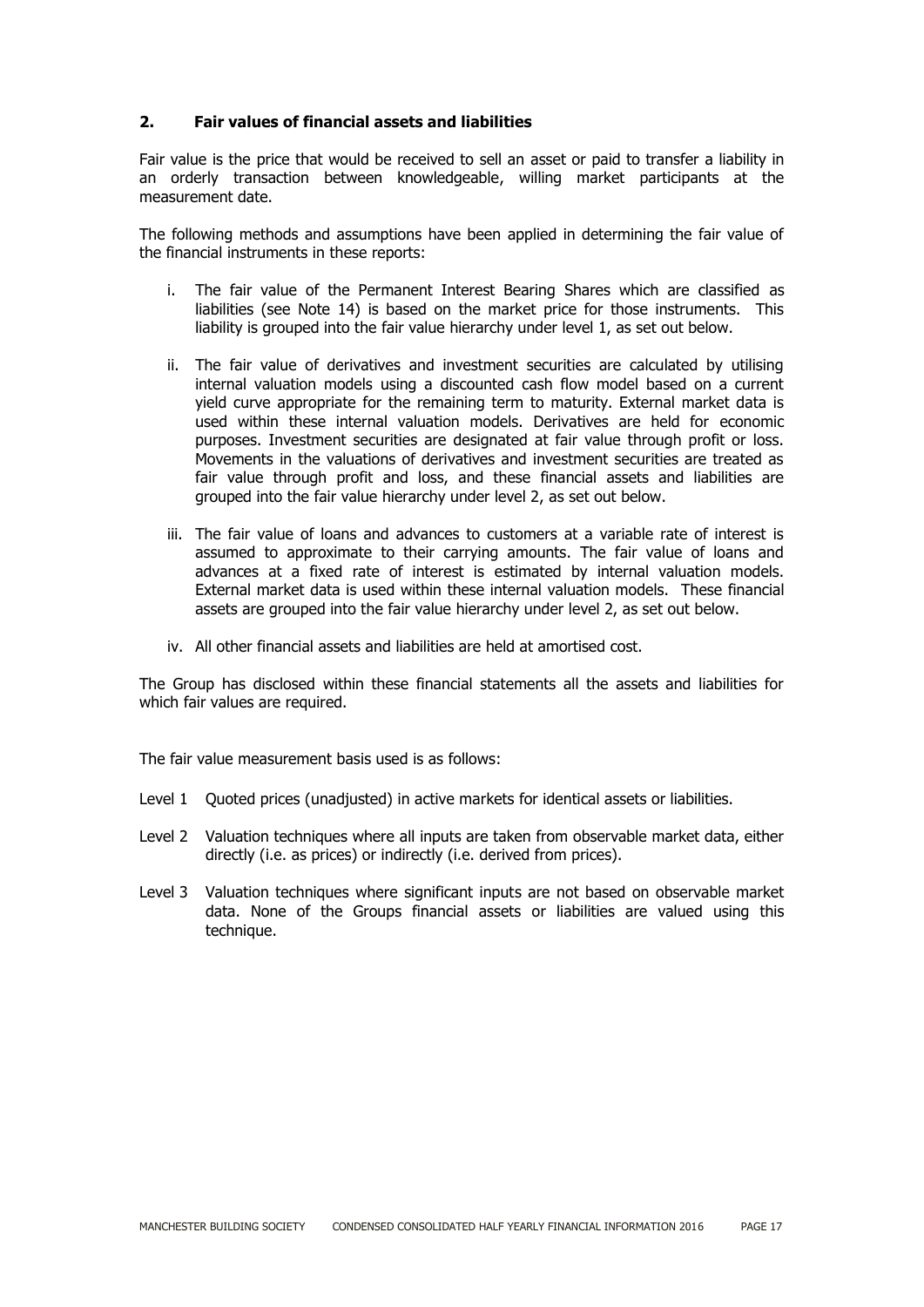A comparison between the carrying values and fair values of the Society's financial assets and liabilities is shown in the following table:

|                              | 30 June 2016 |         |          | 30 June 2015 |          | 31 December 2015 |  |
|------------------------------|--------------|---------|----------|--------------|----------|------------------|--|
|                              | Carrying     | Fair    | Carrying | Fair         | Carrying | Fair             |  |
|                              | Value        | Value   | Value    | Value        | Value    | Value            |  |
|                              | £000         | £000    | £000     | £000         | £000     | £000             |  |
| <b>Financial assets</b>      |              |         |          |              |          |                  |  |
| Cash and balances with the   |              |         |          |              |          |                  |  |
| Bank of England              | 36,047       | 36,047  | 63,202   | 63,202       | 55,861   | 55,861           |  |
| Loans and advances to        | 18,385       | 18,385  | 29,395   | 29,395       | 20,838   | 20,838           |  |
| credit institutions          |              |         |          |              |          |                  |  |
| Investment securities        | 65           | 65      | 78       | 78           | 74       | 74               |  |
| Derivative financial         |              |         |          |              |          |                  |  |
| instruments                  | 97           | 97      | 2,969    | 2,969        | 403      | 403              |  |
| Loans and advances to        | 312,680      | 303,390 | 355,638  | 350,791      | 330,618  | 324,374          |  |
| customers                    |              |         |          |              |          |                  |  |
|                              | 367,274      | 357,984 | 451,282  | 446,435      | 407,794  | 401,550          |  |
| <b>Financial liabilities</b> |              |         |          |              |          |                  |  |
|                              |              |         |          |              |          |                  |  |
| Due to members               | 299,711      | 299,786 | 348,442  | 348,421      | 324,630  | 324,645          |  |
| Deposits from banks          |              |         | 1,507    | 1,507        | 2,002    | 2,002            |  |
| Other deposits               | 32,986       | 32,986  | 63,161   | 63,161       | 44,957   | 44,957           |  |
| Derivative financial         |              |         |          |              |          |                  |  |
| instruments                  | 4,114        | 4,114   | 153      | 153          | 679      | 679              |  |
| Other borrowed funds         | 14,200       | 14,200  | 14,200   | 14,200       | 14,200   | 14,200           |  |
| Subscribed capital           | 5,000        | 3,425   | 5,000    | 5,937        | 5,000    | 5,975            |  |
|                              | 356,011      | 354,511 | 432,463  | 433,379      | 391,468  | 392,458          |  |

# **3. Segmental information**

The Group's results are predominantly derived from the Society's principal operations. The Group's other income streams are not sufficiently material to require segmental reporting

# **4. Income from investments**

|                                                 | Unaudited   | Unaudited | Audited                  |
|-------------------------------------------------|-------------|-----------|--------------------------|
|                                                 | 6 months to |           | 6 months to 12 months to |
|                                                 | 30 Jun 16   |           | 30 Jun 15 31 Dec 15      |
|                                                 | £000        | £000      | £000                     |
| Profit on sale of shareholding in New Life Home |             |           |                          |
| Finance Limited                                 |             | 745       | 745                      |

In April 2015 the Group sold its minority share in New Life Home Finance Limited to Legal and General Group plc.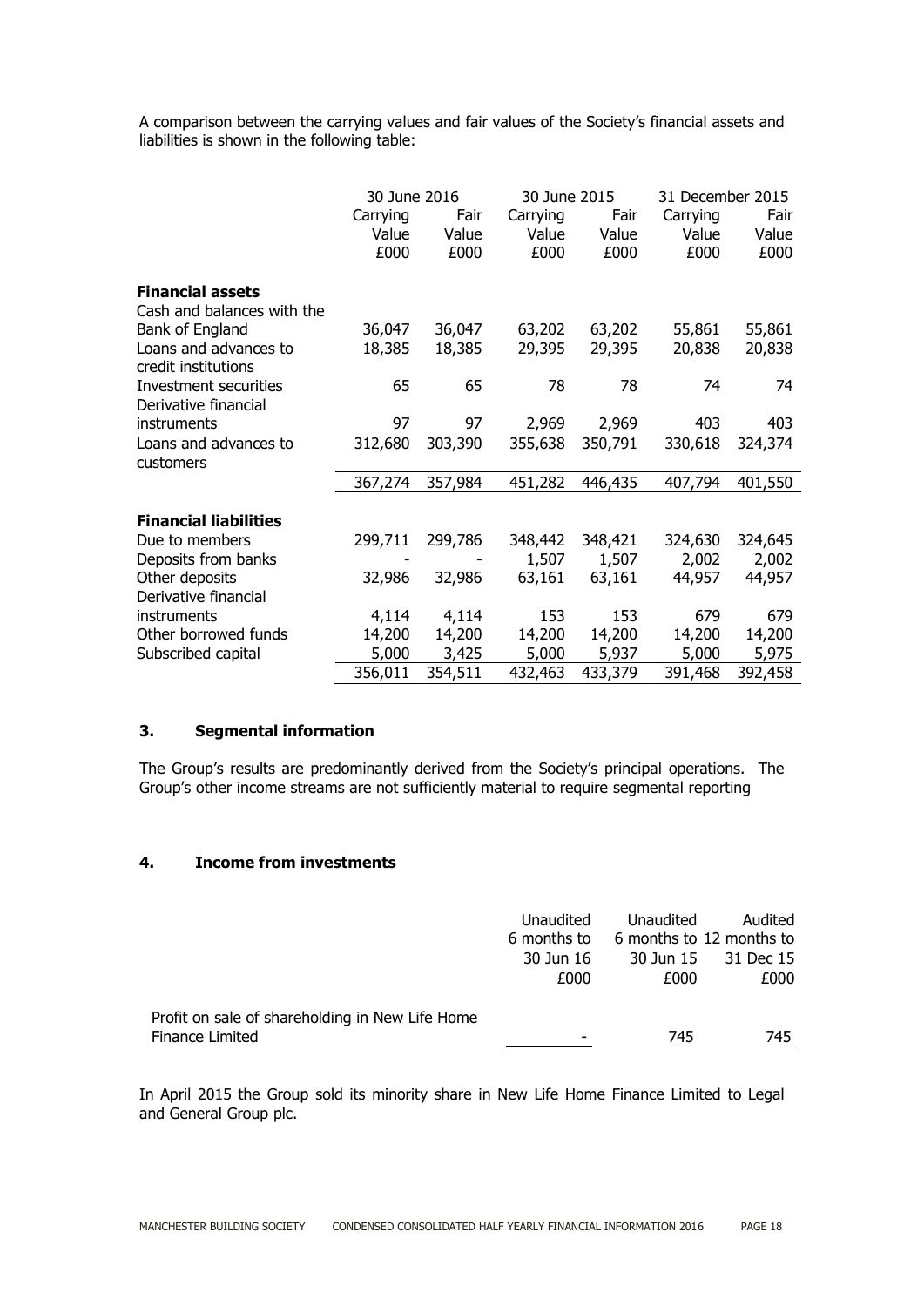# **5. Loss from derivatives**

|                                                                                                                 | Unaudited<br>6 months to<br>30 Jun 16<br>£000 | Unaudited<br>6 months to 12 months to<br>30 Jun 15<br>£000 | Audited<br>31 Dec 15<br>£000 |
|-----------------------------------------------------------------------------------------------------------------|-----------------------------------------------|------------------------------------------------------------|------------------------------|
| Fair value movement of derivatives                                                                              | (13)                                          | (3)                                                        | (10)                         |
| 6.<br><b>Income tax</b>                                                                                         |                                               |                                                            |                              |
|                                                                                                                 | Unaudited<br>30 Jun 16<br>£000                | <b>Unaudited</b><br>30 Jun 15<br>£000                      | Audited<br>31 Dec 15<br>£000 |
| Results for the year before tax<br>Tax rate                                                                     | (1,400)<br>20.00%                             | 1,978<br>20.25%                                            | (579)<br>20.25%              |
| Expected tax expense                                                                                            | (280)                                         | 401                                                        | (117)                        |
| Adjustments for non-deductible items<br>Income not taxable<br>Deferred tax movement closing rate / average rate | 7                                             | 14<br>(151)                                                | 517<br>(146)                 |
| difference<br>Current year losses for which no deferred tax                                                     |                                               | (1)                                                        | (11)                         |
| asset recognised                                                                                                | 405                                           |                                                            | 587                          |
| (Increase) / reduction in deferred tax asset<br>recognised                                                      |                                               | (173)                                                      | 3,454                        |
| Current period timing differences for which no<br>deferred tax asset recognised                                 | (132)                                         | (195)                                                      | 11                           |
| Actual tax (credit) / expense                                                                                   |                                               | (105)                                                      | 4,295                        |
| <b>Liquid assets</b><br>7.                                                                                      |                                               |                                                            |                              |

|                                            | Unaudited | Unaudited | Audited   |
|--------------------------------------------|-----------|-----------|-----------|
|                                            | 30 Jun 16 | 30 Jun 15 | 31 Dec 15 |
|                                            | £000      | £000      | £000      |
| Cash and balances with the Bank of England | 36,047    | 63,202    | 55,861    |
| Loans and advances to credit institutions  | 18,385    | 29,395    | 20,838    |
| Investment securities                      | 65        | 78        | 74        |
|                                            | 54,497    | 92,675    | 76,773    |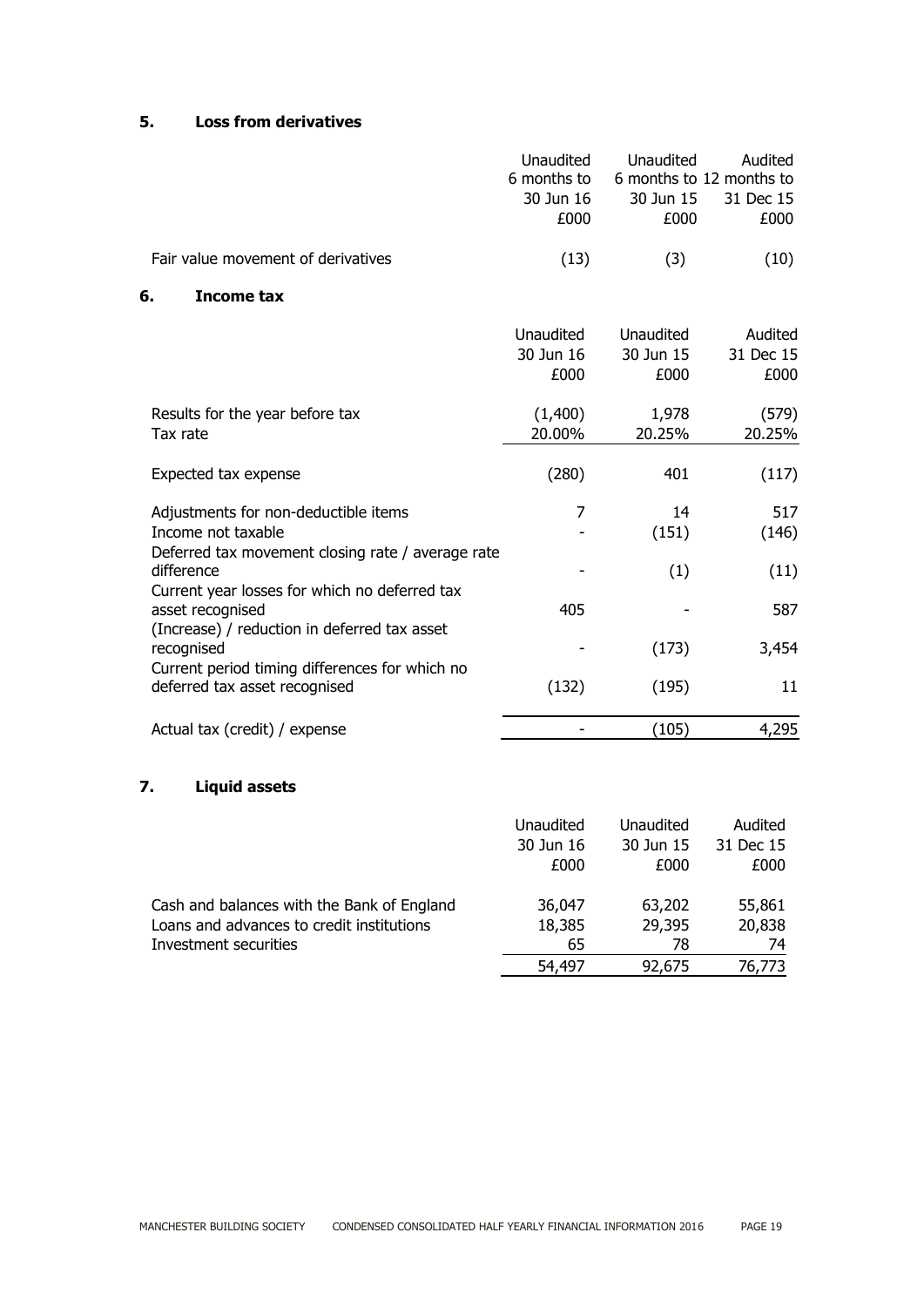# **8. Loans and advances to customers**

|                                       | Unaudited | Unaudited | Audited   |
|---------------------------------------|-----------|-----------|-----------|
|                                       | 30 Jun 16 | 30 Jun 15 | 31 Dec 15 |
|                                       | £000      | £000      | £000      |
| Fully secured on residential property | 285,853   | 324,760   | 302,441   |
| Fully secured on land                 | 25,773    | 29,301    | 26,802    |
| Other loans                           | 1,054     | 1,577     | 1,375     |
|                                       | 312,680   | 355,638   | 330,618   |

# **9. Impairment losses**

|                                                         | Unaudited<br>30 Jun 16<br>£000 | Unaudited<br>30 Jun 15<br>£000 | Audited<br>31 Dec 15<br>£000 |
|---------------------------------------------------------|--------------------------------|--------------------------------|------------------------------|
| Impairment losses on loans and advances to<br>customers | 1,430                          | 126                            | 748                          |
| Impairment of property, plant and equipment             |                                |                                | 2,471                        |
| Total impairment losses for the period                  | 1,430                          | 126                            | 3,219                        |

| Impairment provision on loans and advances |  |
|--------------------------------------------|--|
| to customers, at the end of the period:    |  |

| Loans fully secured on residential property | 14,639 | 14,453 | 13,611 |
|---------------------------------------------|--------|--------|--------|
| Other loans                                 | 4.682  | 3,158  | 4,401  |
| Total                                       | 19,321 | 17,611 | 18,012 |

# **10. Deferred tax assets**

|                                                               | Unaudited<br>30 Jun 16<br>£000 | Unaudited<br>30 Jun 15<br>£000 | Audited<br>31 Dec 15<br>£000 |
|---------------------------------------------------------------|--------------------------------|--------------------------------|------------------------------|
| Tax losses<br>Deferred<br>tax movement<br>timing<br><b>on</b> | 5                              | 613                            |                              |
| differences on derivative contracts                           | 443                            | 4,118                          | 445                          |
| Accelerated tax depreciation                                  | (68)                           |                                | (70)                         |
| Other provisions                                              |                                | (16)                           |                              |
|                                                               | 382                            | 4,715                          | 382                          |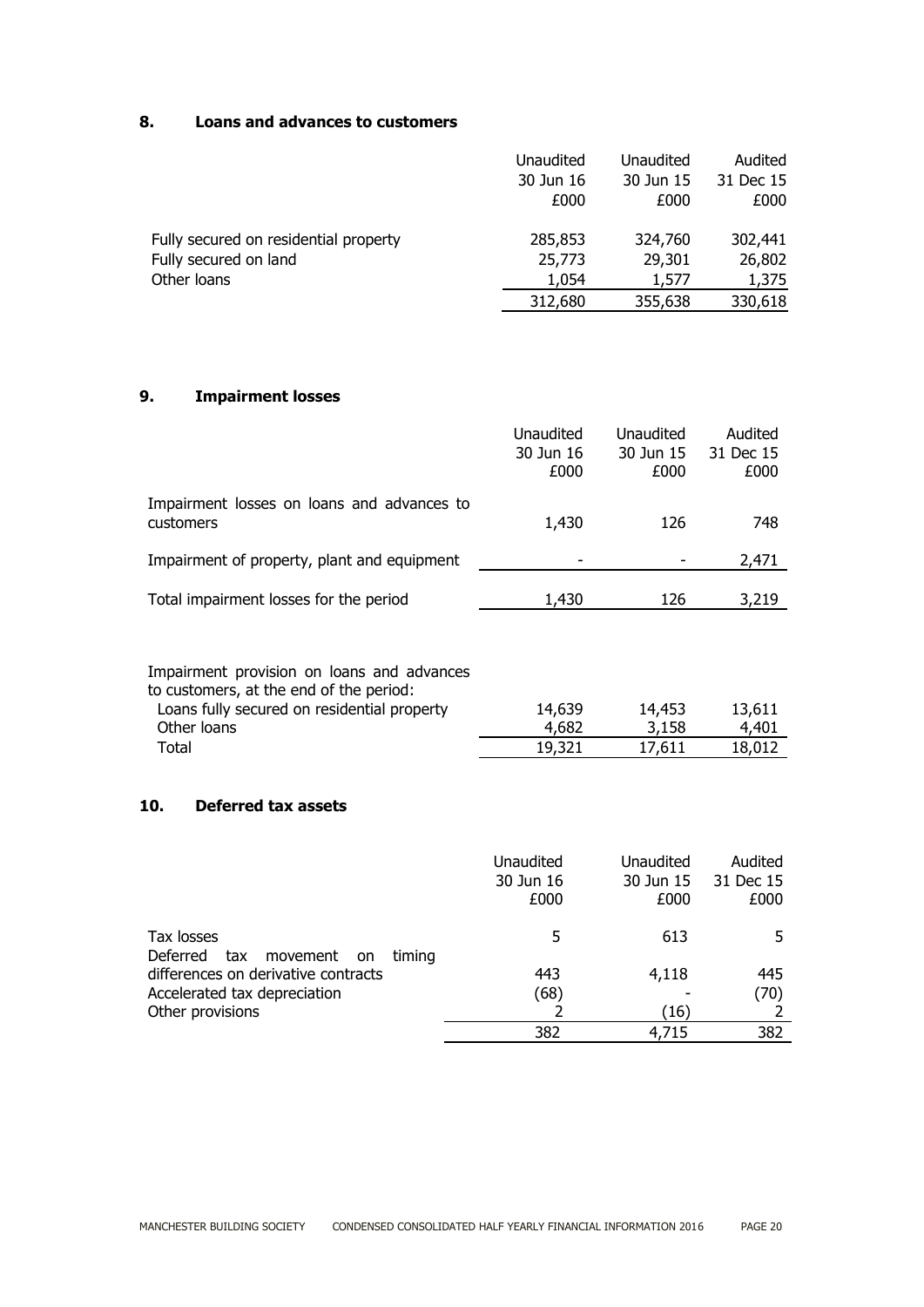## **11. Deposits from banks and others**

|                     | Unaudited | Unaudited | Audited             |
|---------------------|-----------|-----------|---------------------|
|                     | 30 Jun 16 |           | 30 Jun 15 31 Dec 15 |
|                     | £000      | £000      | £000                |
| Deposits from banks |           | 1,507     | 2,002               |
| Other deposits      | 32,986    | 63,161    | 44,957              |
|                     | 32,986    | 64,668    | 46,959              |

### **12. Provisions for liabilities and charges**

|                       | Unaudited                | Unaudited | Audited                  |
|-----------------------|--------------------------|-----------|--------------------------|
|                       | 6 months to              |           | 6 months to 12 months to |
|                       | 30 Jun 16                | 30 Jun 15 | 31 Dec 15                |
| <b>FSCS levy</b>      | £000                     | £000      | £000                     |
| At start of period    | 137                      | 214       | 214                      |
| Charge for the period | 108                      | 371       | 277                      |
| Provision utilised    | $\overline{\phantom{a}}$ |           | (354)                    |
| At end of period      | 245                      | 585       | 137                      |

| <b>Customer redress</b>                                                         | Unaudited<br>6 months to<br>30 Jun 16<br>£000 | Unaudited<br>30 Jun 15<br>£000 | Audited<br>6 months to 12 months to<br>31 Dec 15<br>£000 |
|---------------------------------------------------------------------------------|-----------------------------------------------|--------------------------------|----------------------------------------------------------|
| At start of period                                                              | 1,695                                         |                                |                                                          |
| Transferred from other liabilities/impairment<br>provision                      | 100                                           |                                | 463                                                      |
| Charge for the period                                                           | 416                                           |                                | 1,232                                                    |
| Provision utilised                                                              | (141)                                         |                                |                                                          |
| At end of period                                                                | 2,070                                         |                                | 1,695                                                    |
| <b>Total provisions for liabilities and charges</b><br>at the end of the period | 2,315                                         | 585                            | 1,832                                                    |

(i) Financial Services Compensation Scheme ("FSCS levy")

The Society's provision for FSCS charges arises from its operation as a UK deposit taker. The FSCS levy consists of two parts- a management expenses levy, which covers the interest cost of running the scheme, and a capital levy to cover the cost of the compensation paid, net of any recoveries.

The expected management expenses levy for the FSCS scheme year 2015-16 had been provided at the end of 2015. The charge for the half year to 30 June 2016 is in respect of the expected management expenses levy for the FSCS scheme year 2016-17. This charge represents the expected full cost of the FSCS levy for the financial year.

No provision is made for scheme years beyond these periods. The levy is paid during the third quarter each year and the Society does not expect to recover any sums paid.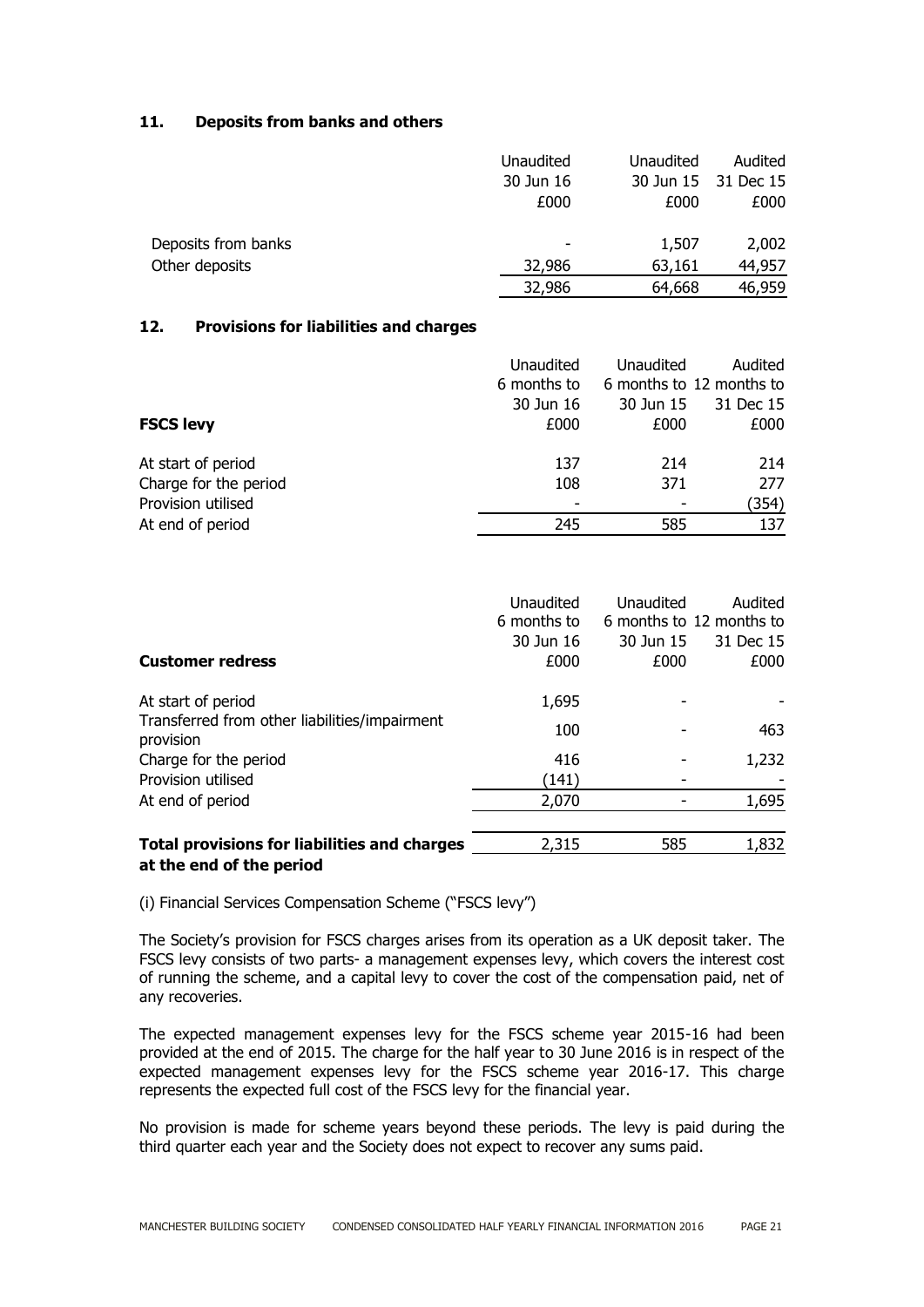#### (ii) Customer redress provision

The customer redress provision is held in relation to a customer redress exercise in respect of instances of non-compliance with the CCA within the NMB MAC and CLC second charge portfolios. Fuller details of this exercise, which is in progress but not yet complete, may be found within the Business review section on Page 4 and the Regulatory risk section on Page 7.

The Directors consider the customer redress provision to be a critical accounting estimate.

# **13. Subordinated liabilities**

|                                                      | Unaudited | Unaudited | Audited   |
|------------------------------------------------------|-----------|-----------|-----------|
|                                                      | 30 Jun 16 | 30 Jun 15 | 31 Dec 15 |
|                                                      | £000      | £000      | £000      |
| Loan (repay 2022) interest: 3 month LIBOR $+ 1.75\%$ | 5,000     | 5,000     | 5,000     |
| Loan (repay 2023) interest: $3$ month LIBOR + 2.45%  | 4,200     | 4,200     | 4,200     |
| Loan (repay 2032) interest: 6.70%                    | 5,000     | 5,000     | 5,000     |
|                                                      | 14,200    | 14,200    | 14,200    |

## **14. Subscribed capital**

The Society has two tranches of PIBS in issue. The first tranche was issued in 1999 and is remunerated at 8.00% and the other was issued in 2005 and is remunerated at 6.75%. The two tranches are accounted for differently as they are subject to differing legal arrangements. Both tranches of PIBS are unsecured and rank pari passu with each other. In priority terms, the PIBS holders rank behind the Society's depositing members, its wholesale counterparties and all subordinated note holders. PIBS coupons are non-cumulative.

| Classified as a liability:              | Unaudited | Unaudited | Audited   |
|-----------------------------------------|-----------|-----------|-----------|
|                                         | 30 Jun 16 | 30 Jun 15 | 31 Dec 15 |
|                                         | £000      | £000      | £000      |
| 8.00% Permanent Interest Bearing Shares | 5,000     | 5,000     | 5,000     |
| Total                                   | 5,000     | 5,000     | 5,000     |
|                                         |           |           |           |

| Classified as equity: |  |  |
|-----------------------|--|--|
|                       |  |  |

|                                         | Unaudited | Unaudited | Audited   |
|-----------------------------------------|-----------|-----------|-----------|
|                                         | 30 Jun 16 | 30 Jun 15 | 31 Dec 15 |
|                                         | £000      | £000      | £000      |
| 6.75% Permanent Interest Bearing Shares | 9,788     | 9,788     | 9,788     |
| Total                                   | 9,788     | 9,788     | 9,788     |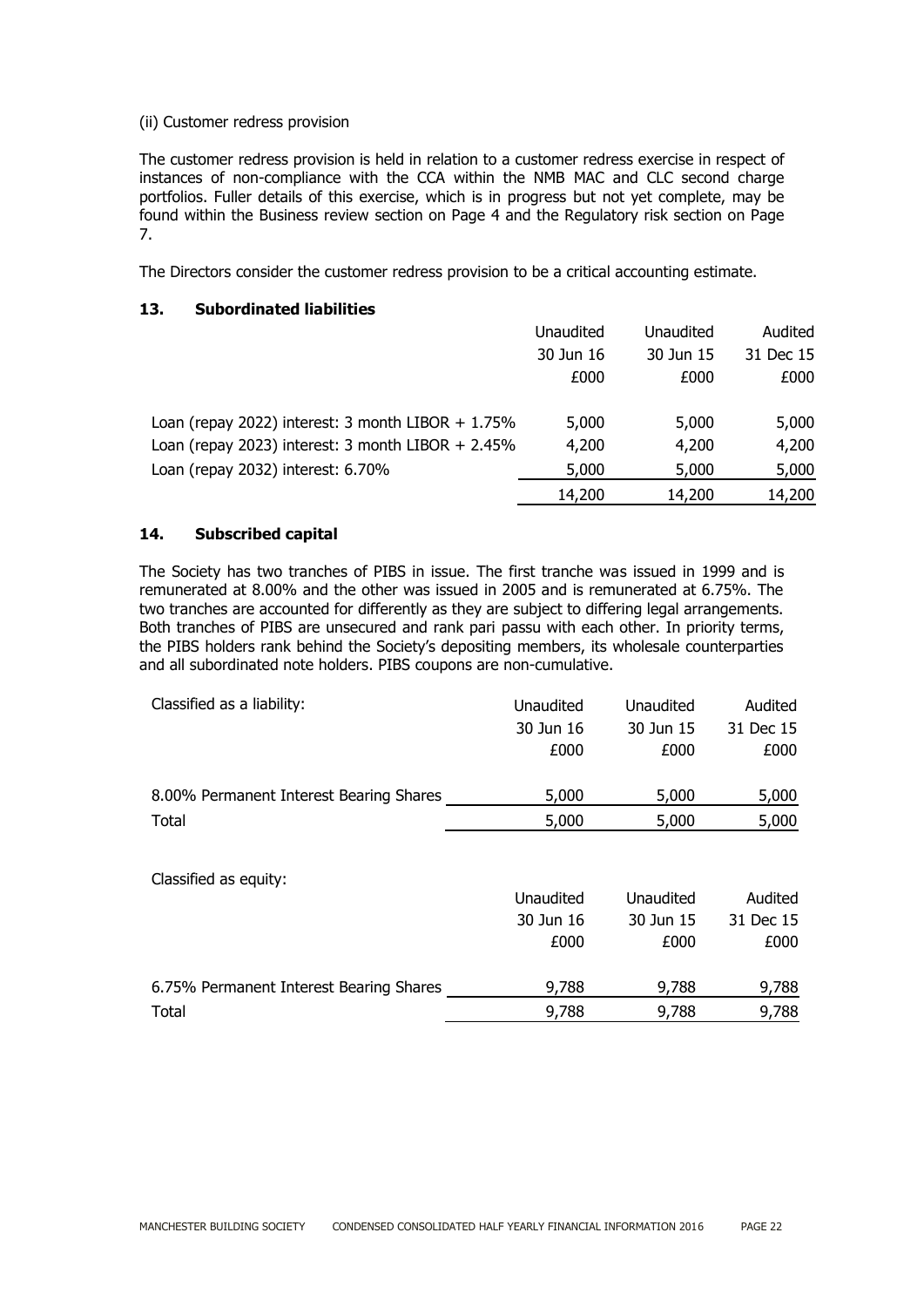# **15. Profit Participating Deferred Shares**

|                                     | Unaudited | Unaudited | Audited   |
|-------------------------------------|-----------|-----------|-----------|
|                                     | 30 Jun 16 | 30 Jun 15 | 31 Dec 15 |
|                                     | £000      | £000      | £000      |
| Nominal value $-$ proceeds received | 18,000    | 18,000    | 18,000    |
| Less: issue costs                   | (539)     | (539)     | (539)     |
| Total                               | 17,461    | 17,461    | 17,461    |

The shares were issued in April 2013, are unsecured and rank pari passu with any other deferred shares comprising Common Equity Tier 1 capital issued or to be issued by the Society and rank behind any other deferred shares of the Society in issue not comprising Common Equity Tier 1 capital, including the Society's 1999 and 2005 PIBS.

The PPDS holders rank behind the Society's depositing members, its wholesale counterparties and all subordinated note holders.

The terms of the PPDS allow the Board, at its sole discretion, to declare a dividend of up to 30% of the Society's post tax profits. Dividends are non-cumulative.

#### **16. Capital**

The Board manages capital within the regulatory limits set by the PRA.

On 11 April 2016, the Society received a new ICG from the PRA setting out the amount of regulatory capital the Society is required to hold.

Following the receipt of this new ICG, on 13 July 2016 the PRA granted permission for the Group to calculate and report its regulatory capital on a "Total Group" basis with the regulatory capital group being made up of the Society, MBS (Mortgages) Limited and MBS (Property ) Limited. Prior to this regulatory capital had been calculated and reported on a "Solo Group" basis with the regulatory capital group being made up of the Society and MBS (Mortgages) Limited.

To present the effect of this change the regulatory capital position at 30 June 2016 set out below is on a Total Group basis, whilst the positions at 30 June 2015 and 31 December 2015 are on a Solo Group basis.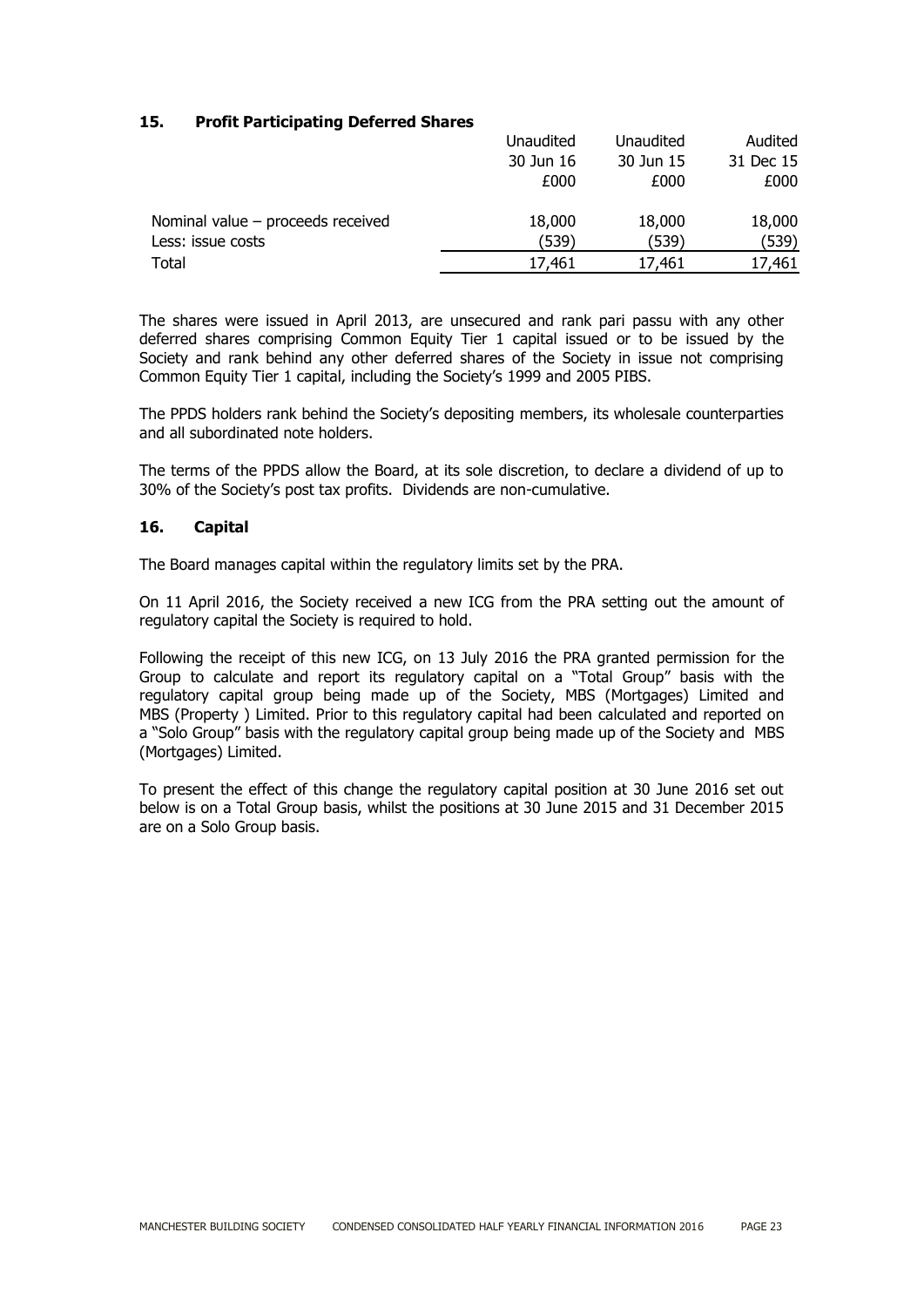|                                       | Unaudited<br>6 months to | Unaudited<br>6 months to | Audited<br>12 months to |
|---------------------------------------|--------------------------|--------------------------|-------------------------|
|                                       | 30 Jun 16                | 30 Jun 15                | 31 Dec 15               |
|                                       | <b>Total Group</b>       | Solo Group               | Solo Group              |
|                                       | £000                     | £000                     | £000                    |
| <b>Tier 1 Capital</b>                 |                          |                          |                         |
| Common Equity Tier 1 Capital (CET1)   |                          |                          |                         |
| <b>Retained Earnings</b>              | (7, 292)                 | 754                      | (3, 125)                |
| Profit Participating Deferred Shares  | 17,461                   | 17,461                   | 17,461                  |
| Deductions                            |                          | (2,755)                  | (1)                     |
| Total CET1 Capital                    | 10,169                   | 15,460                   | 14,335                  |
| Other Tier 1 Capital                  |                          |                          |                         |
| Permanent Interest Bearing Shares     |                          |                          |                         |
| -Nominal balance                      | 14,788                   | 14,788                   | 14,788                  |
| -Amortisation                         | (5, 915)                 | (4, 437)                 | (4, 437)                |
| Net Permanent Interest Bearing Shares | 8,873                    | 10,351                   | 10,351                  |
| <b>Total Tier 1 Capital</b>           | 19,042                   | 25,811                   | 24,686                  |
| <b>Tier 2 Capital</b>                 |                          |                          |                         |
| <b>Subordinated Debt</b>              |                          |                          |                         |
| -Nominal balance                      | 14,200                   | 14,200                   | 14,200                  |
| -Amortisation                         | (2,000)                  | (1,500)                  | (1,500)                 |
| Net Subordinated Debt                 | 12,200                   | 12,700                   | 12,700                  |
| <b>Collective Provision</b>           | 2,057                    | 2,612                    | 2,155                   |
| Permanent Interest Bearing Shares     | 5,915                    | 4,436                    | 4,437                   |
| Restriction on Tier 2 Capital         |                          | (389)                    |                         |
| <b>Total Tier 2 Capital</b>           | 20,172                   | 19,359                   | 19,292                  |
| <b>Total Regulatory Capital</b>       | 39,214                   | 45,170                   | 43,978                  |

Since the start of 2016 Total Regulatory Capital under CRD IV has decreased by £4,764k from £43,978k to £39,214k.

£2,463k of this decrease results from the change in the regulatory capital from a Solo Group to a Total Group basis, as follows:

- there is a requirement to deduct the historic retained losses of MBS (Property) Limited as at 31 December 2015, amounting to £2,430k;
- a reduction in the allowed collectively identified provisions of £34k; and
- a reduction of £1k in the required deduction from CET1 Capital.

£2,301 of the decrease results from ongoing operations, made up as follows:

- the retained loss of the revised regulatory capital group for the half year of £1,737k;
- the continued amortisation of Subordinated debt out of Tier 2 capital over a 9 year period, amounting to £500k in the half year; and
- reduction in the allowed collectively identified provisions of £64k.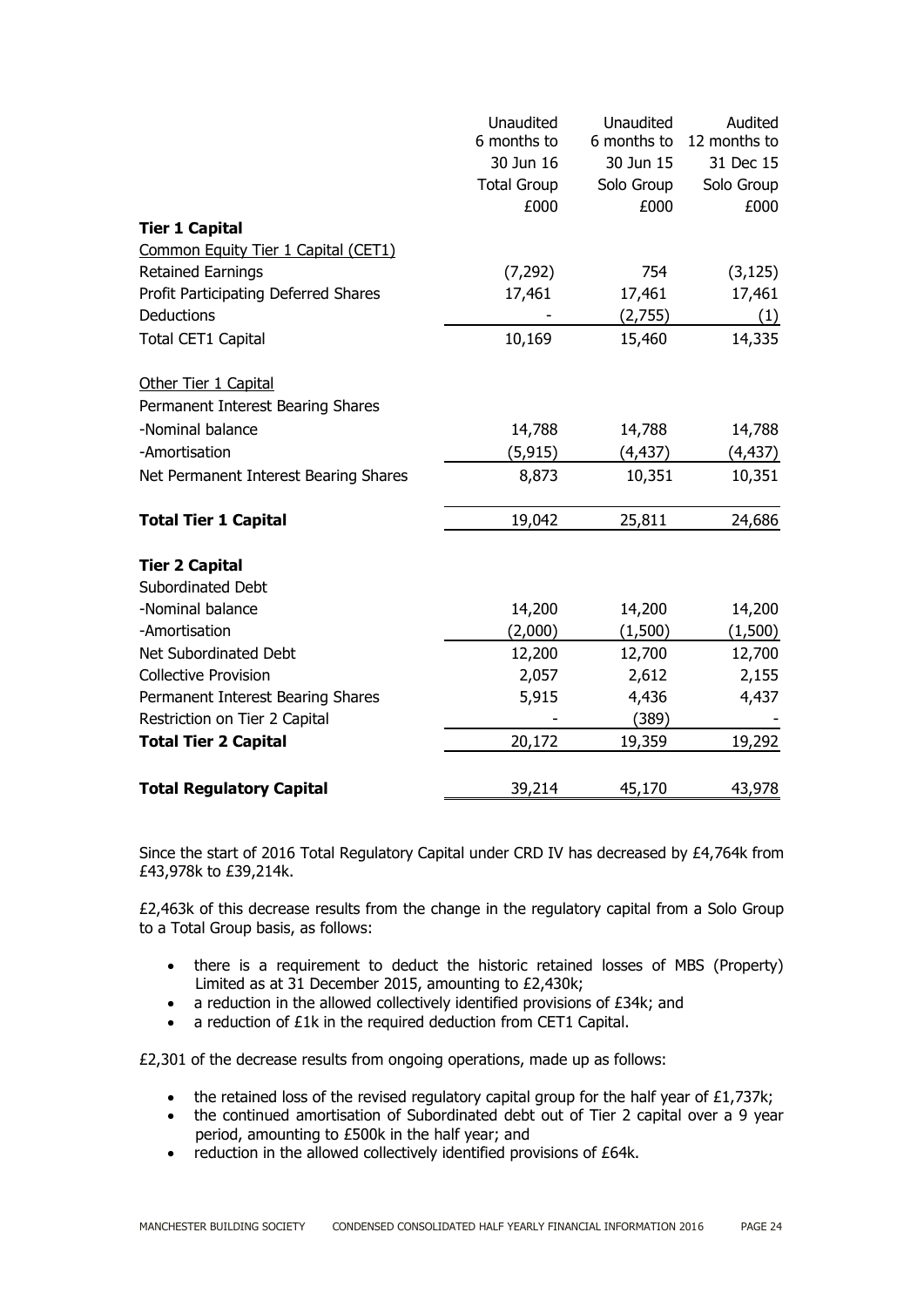As at 31 December 2015 the Society held sufficient capital in Tier 1 and Tier 2 to meet all of the regulatory capital requirements then in place. However, one regulatory expectation that was not met compares the Society's actual CET1 capital to the level of CET1 capital that the PRA expects the Society to hold. The Society had also fallen marginally short of this expectation as at 31 December 2014 due to the mix of capital held and during 2015 had continued to focus on rebuilding its capital position. However, the significant write downs in respect of both the intercompany loan with MBS (Property) Limited and the deferred tax asset, combined with increased customer redress provisioning depleted CET1 regulatory capital further. As a consequence there was a shortfall of £1.6m against this CET1 expectation as at 31 December 2015. Under the new regulatory capital regime effective 1 January 2016, at that date there was a £2.8m shortfall.

On 11 April 2016, the Society received new Individual Capital Guidance ("ICG") from the PRA setting out the amount of regulatory capital the Society is required to hold. As at 30 June 2016 the Society met the new ICG. Due to the loss incurred in the 6 months ended 30 June 2016 there was CET1 regulatory capital shortfall against the Combined Buffer requirement. Accordingly the Society is required by CRD IV article 142 to submit a Capital Conservation Plan to the PRA setting out proposed measures to improve the regulatory capital position. The Board expects to discuss and consult with the PRA on the Capital Conservation Plan. At present the outcome and timing of this regulatory process is uncertain.

# **17. Related party transactions**

The Group is controlled by Manchester Building Society and consists of the Society and its two wholly owned subsidiaries: MBS (Mortgages) Ltd and MBS (Property) Ltd. The Society continued to provide loan funding to its subsidiaries during the half year ended 30 June 2016 in a manner similar to that disclosed in the 2015 Annual Report and Accounts. Accordingly, transactions with these related parties are entered into in the normal course of business; related party transactions, for the half year to 30 June 2016 are similar in nature to those for the year ended 31 December 2015.

On 10 June 2016, Allan Hodges, stepped down from the role of Interim Chief Executive. He was replaced, subject to regulatory approval, as Interim Chief Executive by Paul Lynch who is a member of the Board. Save for this change, the key management personnel remain unaltered from those disclosed at 31 December 2015.

Where the services of key management personnel are provided by entities controlled by them, then transactions with these entities are consistent with those disclosed in the 2015 Annual Report and Accounts.

# **18. Financial commitments**

There is no material change to the Group's financial commitments from the position reported in the 2015 Annual Report and Accounts

# **19. Contingent liabilities and assets**

(i) Contingent liabilities

Given the high level of scrutiny regarding financial institutions' treatment of customers and business conduct from regulatory bodies and other sources there is a risk that certain aspects of the Group's current or historic business, including, amongst other things, CCA regulated loans, may be determined by the FCA and other regulatory bodies or the courts as, in their opinion, not being conducted in accordance with applicable laws or regulations, or fair and reasonable treatment.